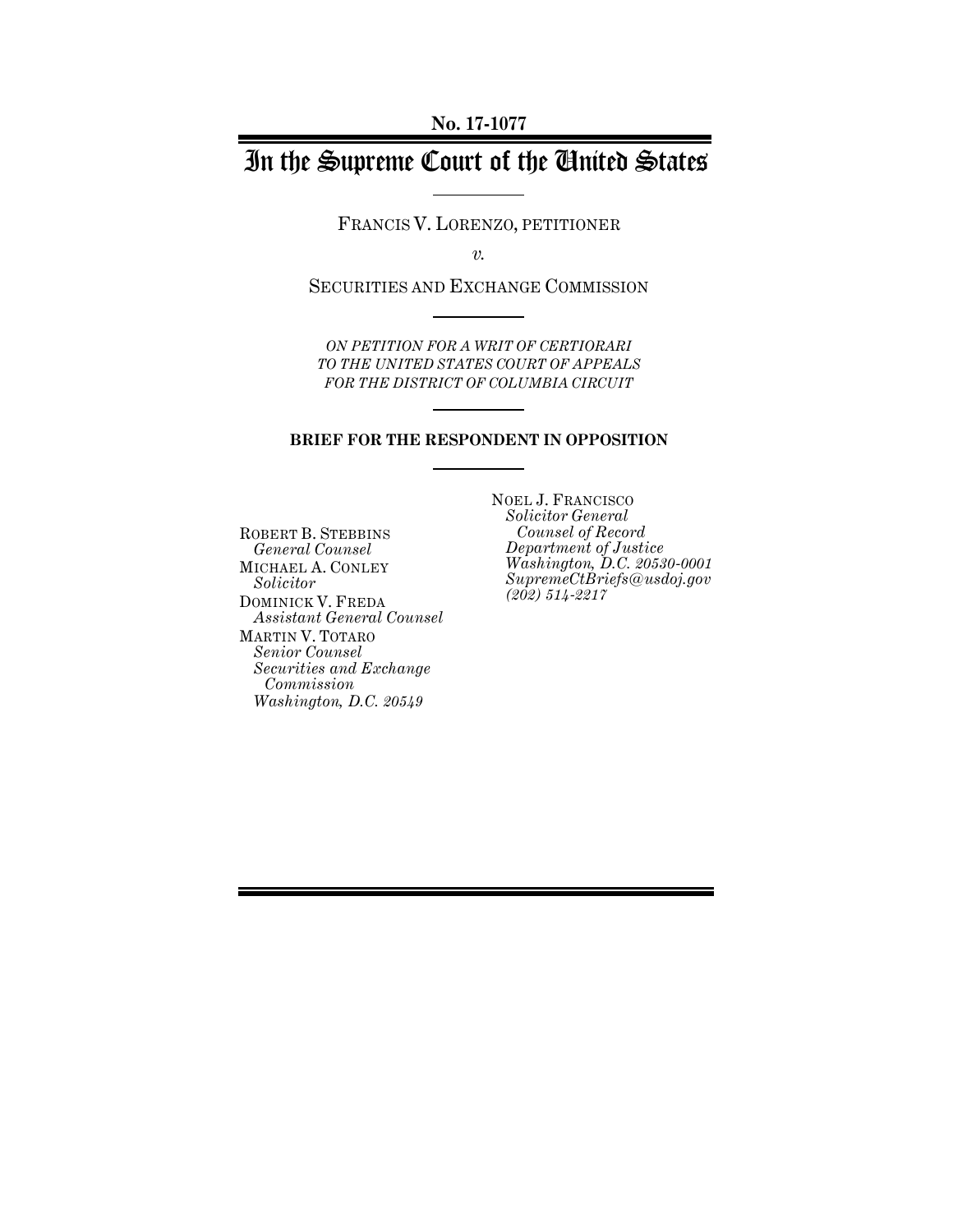### **QUESTION PRESENTED**

Whether, in an enforcement proceeding brought by the Securities and Exchange Commission, a person who knowingly disseminates false or misleading statements in connection with a securities transaction can be found to have violated Section 17(a)(1) of the Securities Act of 1933, 15 U.S.C. 77q(a)(1) (2006); Section 10(b) of the Securities Exchange Act of 1934, 15 U.S.C. 78j(b) (2006); and Rule 10b-5(a) and (c), 17 C.F.R. 240.10b-5(a) and (c), even if the person does not "make" false or misleading statements for purposes of Rule 10b-5(b), 17 C.F.R.  $240.10<sub>b-5(b)</sub>$ .

(I)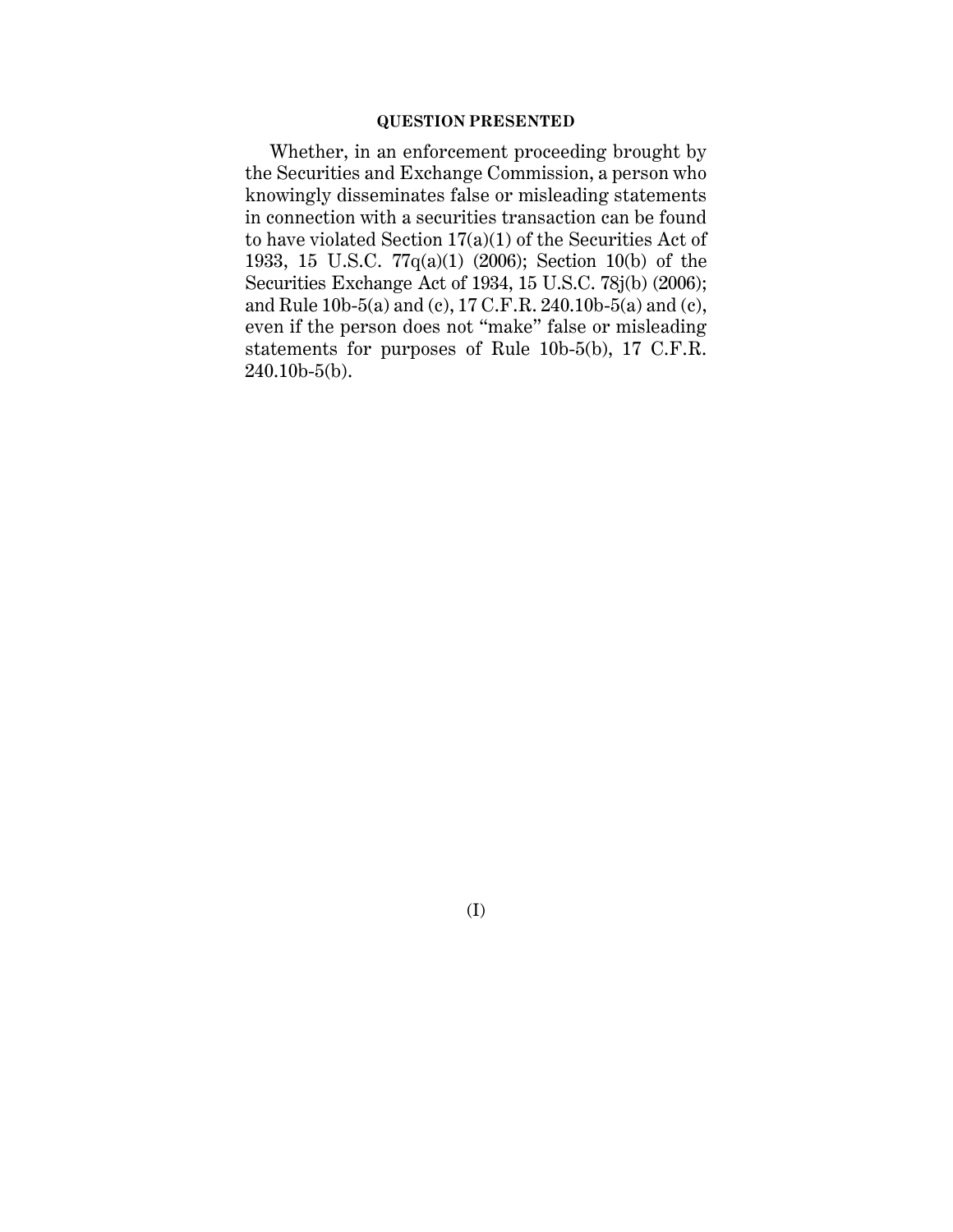### **TABLE OF CONTENTS**

Page

# **TABLE OF AUTHORITIES**

### Cases:

| Affiliated Ute Citizens v. United States,                    |
|--------------------------------------------------------------|
|                                                              |
| Alstom SA Sec. Litig., In re, 406 F. Supp. 2d 433            |
|                                                              |
| Cady, Roberts & Co., In re, $40$ S.E.C. 907,                 |
|                                                              |
| Central Bank of Denver, N.A. v. First Interstate             |
| Bank of Denver, N.A., 511 U.S. 164 (1994)  8, 10, 14         |
| <i>Chadbourne &amp; Parke LLP v. Troice,</i> 134 S. Ct. 1058 |
|                                                              |
| Dennis J. Malouf, In re, Securities Act Release              |
| No. 4463, 2016 WL 4035575 (July 27, 2016),                   |
| petition for rev. filed, Malouf v. SEC, No. 16-9546          |
| $(10th$ Cir. Sept. 8, 2016)                                  |
| Desai v. Deutsche Bank Sec. Ltd., 573 F.3d 931               |
|                                                              |
| Dura Pharms., Inc. v. Broudo, 544 U.S. 336 (2005)  17        |
| Hamilton-Brown Shoe Co. v. Wolf Bros. & Co.,                 |
|                                                              |
| Herman & MacLean v. Huddleston, 459 U.S. 375                 |
|                                                              |

(III)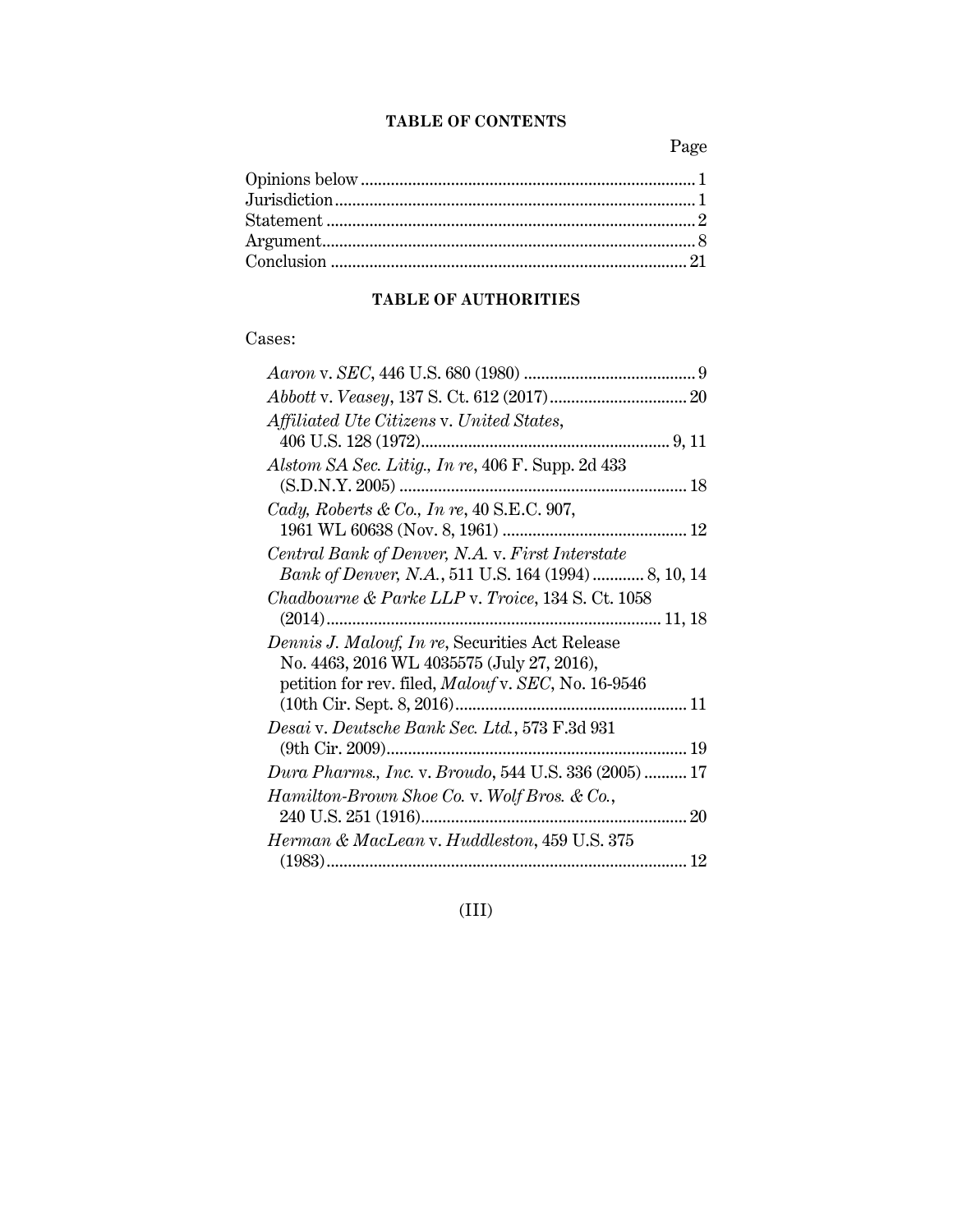| Cases—Continued:                                                                                | Page |
|-------------------------------------------------------------------------------------------------|------|
| Janus Capital Grp., Inc. v. First Derivative Traders,                                           |      |
| Lentell v. Merrill Lynch & Co., 396 F.3d 161<br>(2d Cir.), cert. denied, 546 U.S. 935 (2005) 18 |      |
| Lorenzo, In re, Securities Act Release No. 3-15211,                                             |      |
| Major League Baseball Players Ass'n v. Garvey,                                                  |      |
| Morrison v. National Australia Bank Ltd.,                                                       |      |
| Public Pension Fund Grp. v. KV Pharm. Co.,                                                      |      |
| Santa Fe Indus., Inc. v. Green, 430 U.S. 462 (1977) 10                                          |      |
| SEC v. Capital Gains Research Bureau, Inc.,                                                     |      |
|                                                                                                 |      |
| SEC v. Monterosso, 756 F.3d 1326                                                                |      |
| $SEC$ v. Morgan Keegan & Co., 678 F.3d 1233                                                     |      |
| SEC v. National Sec., Inc., 393 U.S. 453 (1969) 12                                              |      |
| SEC v. Pentagon Capital Mgmt. PLC, 725 F.3d 279                                                 |      |
|                                                                                                 |      |
| SEC v. Zandford, 535 U.S. 813 (2002)  10, 12                                                    |      |
| Stoneridge Inv. Partners, LLC v. Scientific-Atl.,                                               |      |
| U.S. SEC v. Big Apple Consulting USA, Inc.,<br>783 F.3d 786 (11th Cir. 2015) 14, 17, 19         |      |
| United States v. Naftalin, 441 U.S. 768 (1979) 11                                               |      |
| United States v. Williams, 865 F.3d 1302                                                        |      |
| (10th Cir.), cert. denied, 138 S. Ct. 567 (2017)  9                                             |      |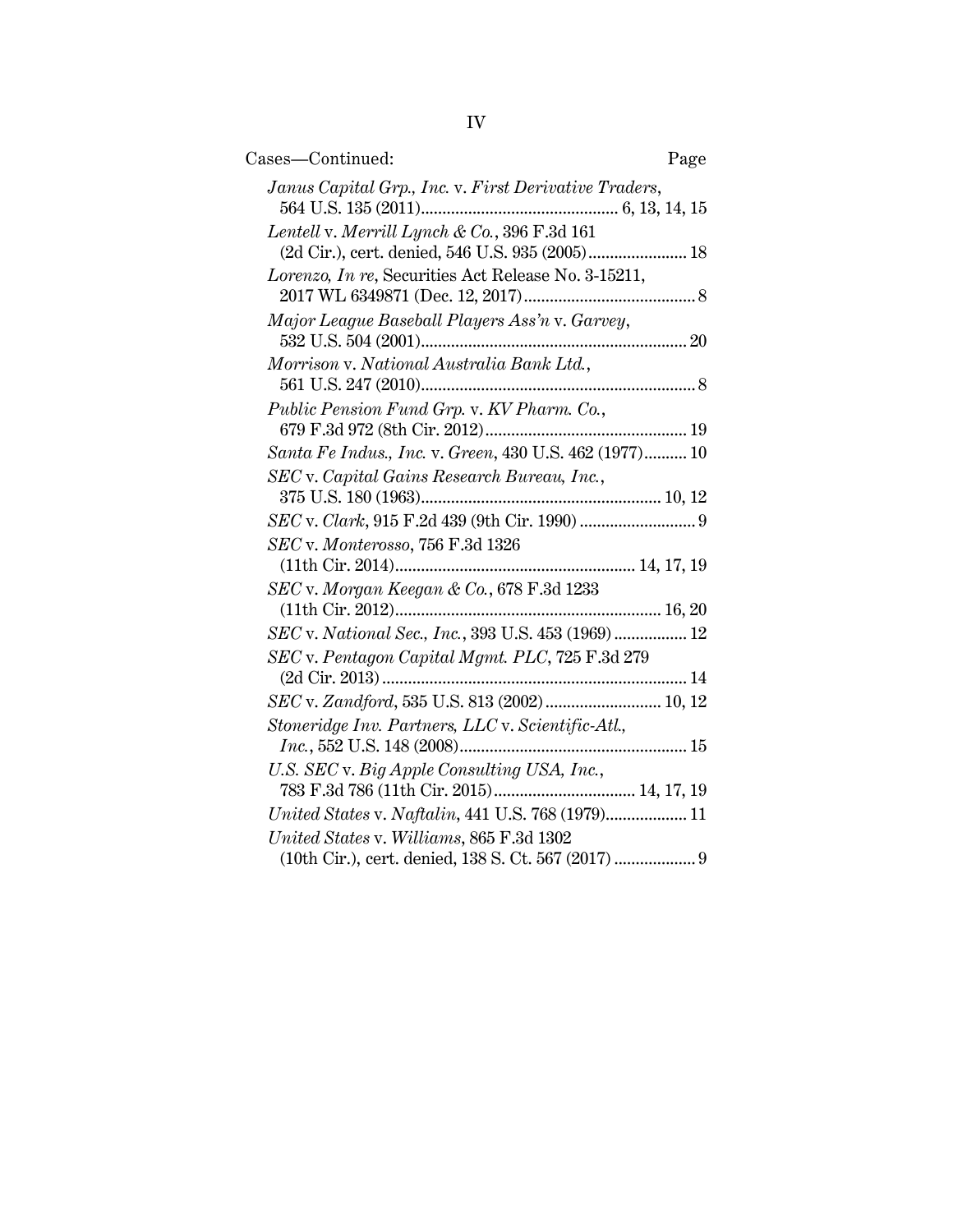| Cases-Continued:                                                                           | Page |
|--------------------------------------------------------------------------------------------|------|
| Virginia Military Inst. v. United States,                                                  | 20   |
| WPP Luxembourg Gamma Three Sarl v. Spot<br>Runner, Inc., 655 F.3d 1039 (9th Cir. 2011)  19 |      |
| Ward La France Truck Corp., In re, 13 S.E.C. 373,                                          |      |

Statutes and regulations:

| Private Securities Litigation Reform Act of 1995,          |
|------------------------------------------------------------|
|                                                            |
| Securities Act of 1933, 15 U.S.C. 77a et seq.:             |
|                                                            |
| $15$ U.S.C. $77q(a)(2)$ (2006) (§ $17(a)(2)$ )  10, 11, 12 |
|                                                            |
| Securities Exchange Act of 1934, 15 U.S.C. 78a             |
| et seq.                                                    |
|                                                            |
|                                                            |
|                                                            |
| 17 C.F.R.:                                                 |
|                                                            |
|                                                            |
|                                                            |
|                                                            |
|                                                            |
|                                                            |

# Miscellaneous:

| Conference on Codification of the Federal Securities |  |
|------------------------------------------------------|--|
|                                                      |  |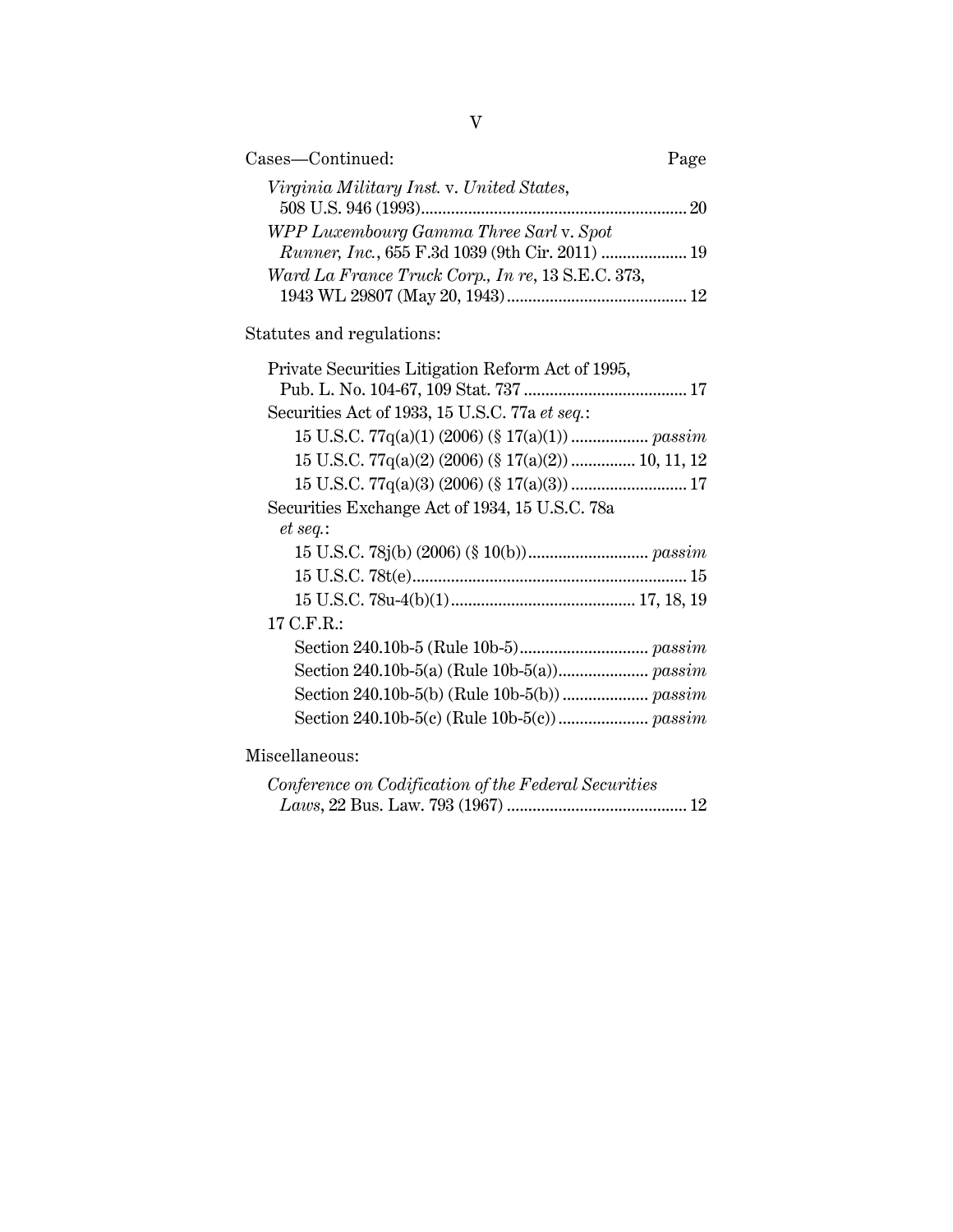# In the Supreme Court of the United States

No. 17-1077 FRANCIS V. LORENZO, PETITIONER

*v.*

SECURITIES AND EXCHANGE COMMISSION

*ON PETITION FOR A WRIT OF CERTIORARI TO THE UNITED STATES COURT OF APPEALS FOR THE DISTRICT OF COLUMBIA CIRCUIT*

#### **BRIEF FOR THE RESPONDENT IN OPPOSITION**

#### **OPINIONS BELOW**

The opinion of the court of appeals (Pet. App. 1-50) is reported at 872 F.3d 578. The opinion and order of the Securities and Exchange Commission (Pet. App. 51- 95, 96-97) are reported at 111 SEC Docket 1761 and are available at 2015 WL 1927763. The initial decision of the administrative law judge (Pet. App. 98-121) is reported at 107 SEC Docket 5934 and is available at 2013 WL 6858820.

#### **JURISDICTION**

The judgment of the court of appeals was entered on September 29, 2017. On December 19, 2017, the Chief Justice extended the time within which to file a petition for a writ of certiorari to and including January 26, 2018, and the petition was filed on that date. The jurisdiction of this Court is invoked under 28 U.S.C. 1254(1).

(1)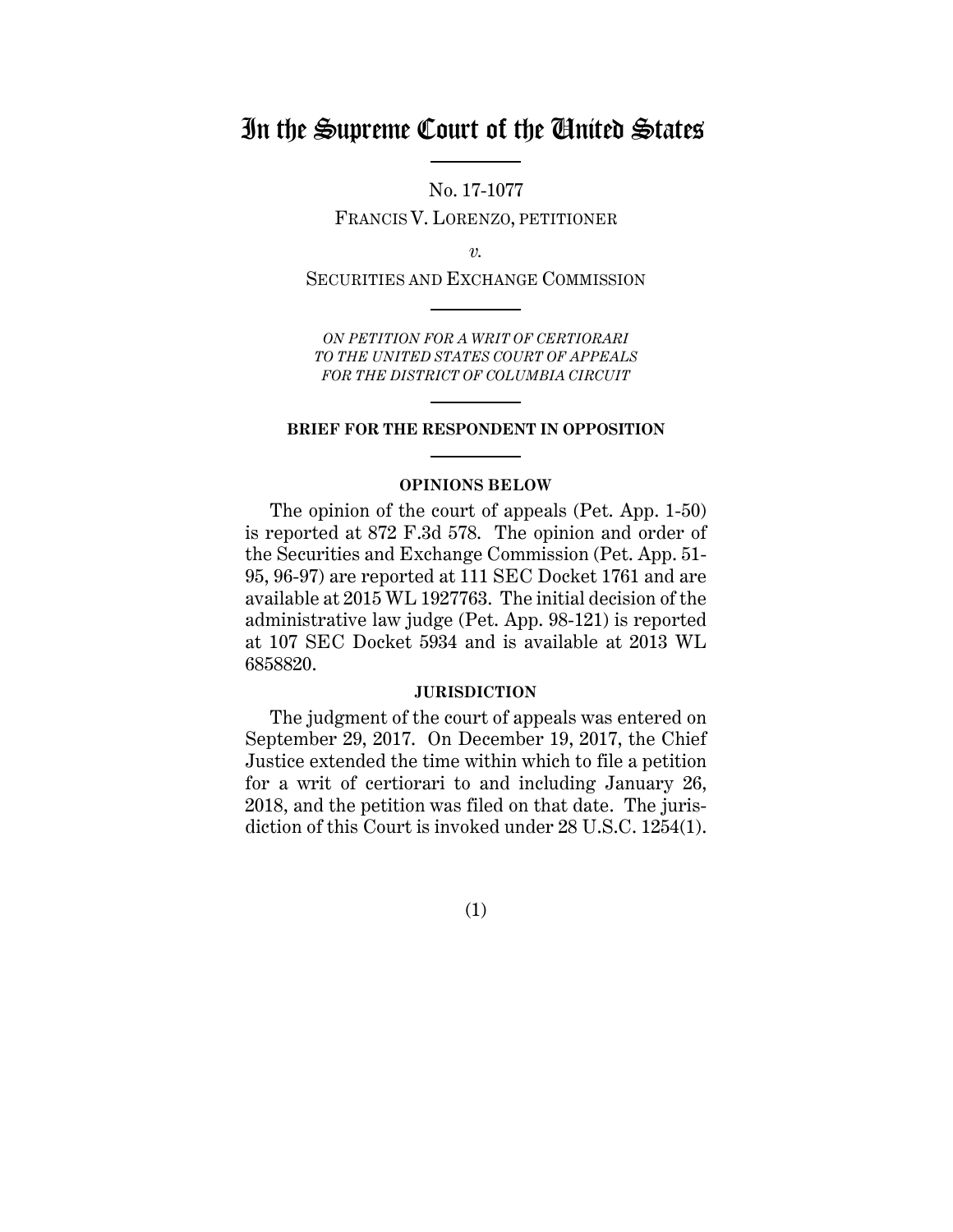#### **STATEMENT**

Petitioner, an investment banker, sent two emails containing false statements to prospective investors. Pet. App. 3-5. The Securities and Exchange Commission (SEC or Commission) initiated administrative proceedings and determined that petitioner had violated Section 17(a)(1) of the Securities Act of 1933, 15 U.S.C.  $77q(a)(1)$  (2006); Section 10(b) of the Securities Exchange Act of 1934, 15 U.S.C. 78j(b) (2006); and SEC Rule 10b-5, 17 C.F.R. 240.10b-5. Pet. App. 5-6.1 The Commission imposed a cease-and-desist order, a civil penalty, and a lifetime bar from the securities industry. *Id.* at 6. On petition for review, the court of appeals held that petitioner had not violated Rule 10b-5(b) but that he had violated Section 17(a)(1), Section 10(b), and Rule 10b-5(a) and (c). *Id.* at 14-34. The court vacated the civil penalty and industry bar and remanded to the Commission, where proceedings are ongoing. *Id.* at 35-37.

1. Petitioner worked as the director of investment banking at Charles Vista, LLC, a registered brokerdealer that petitioner described as "'a small boiler room'" where representatives "engaged in high-pressure sales tactics" and "seemed to be 'stretching the truth.'" Pet. App. 53-54. During the relevant period, petitioner's only client was Waste2Energy Holdings, Inc. (W2E), a startup seeking to develop a "gasification" technology that could generate electricity from solid waste. *Id.* at 3. W2E's technology "never materialized," and the company "sought to escape financial ruin" by offering up to \$15 million in convertible debentures—debt secured by the company's potential future earning power rather

<sup>&</sup>lt;sup>1</sup> All citations to the securities laws in the context of petitioner's case refer to the statutes in force at the time of his relevant conduct.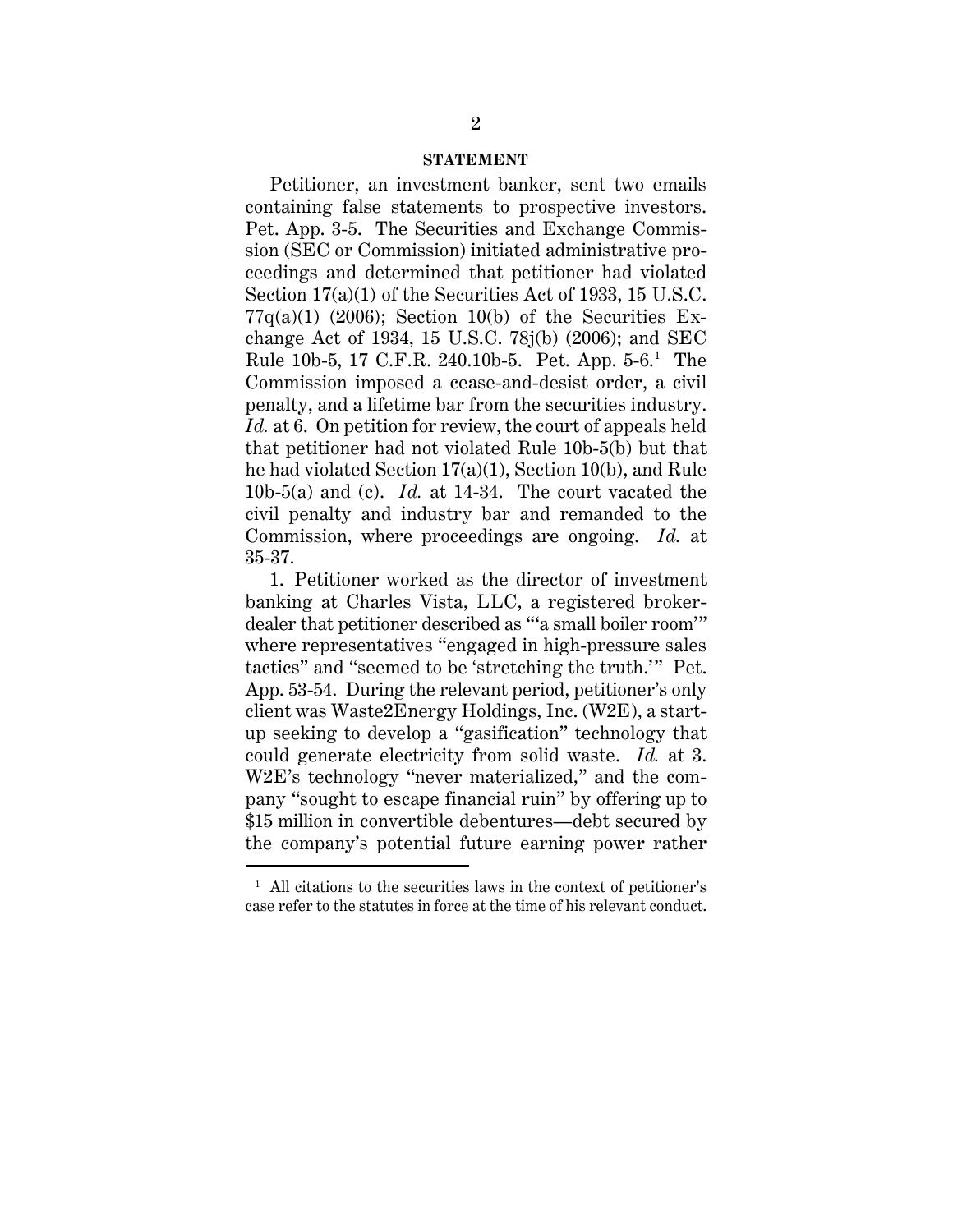than by its existing assets. *Ibid.* Charles Vista served as the placement agent for W2E's debenture offering. *Id.* at 3-4.

Petitioner knew that W2E's technology "didn't really work" and that the company's financial condition "was horrible." Pet. App. 55. On October 1, 2009, W2E submitted SEC filings stating that its gasification technology and related assets that it had previously valued at more than \$10 million had "no value," and that its total assets amounted to \$660,408. *Id.* at 4 (citation omitted). Petitioner was aware of the filings and received an email explaining the write-off from W2E's chief financial officer. *Id.* at 4-5.

Petitioner nevertheless continued to seek investors for W2E's debenture offering. On October 14, 2009, petitioner sent two emails to prospective investors, with the subject "W2E Debenture Deal Points." Pet. App. 5, 59. The text of the emails, which petitioner contends was supplied by Charles Vista owner Gregg Lorenzo, $2$  stated that the W2E debenture offering came with "3 layers of protection: (I) [W2E] has over \$10 mm in confirmed assets; (II) [W2E] has purchase orders and" letters of intent "for over \$43 mm in orders; (III) Charles Vista has agreed to raise additional monies to repay these Debenture holders (if necessary)." *Id.* at 5, 16-18 (citation omitted; brackets in original). One email stated that petitioner had sent it "[a]t the request of Gregg Lorenzo." *Id.* at 5 (citation omitted; brackets in original). The other email stated that it had been sent "[a]t the request of" a Charles Vista broker and Gregg Lorenzo. *Ibid.* (citation omitted; brackets in original). Petitioner signed both messages with his name and title as "Vice President—

<sup>&</sup>lt;sup>2</sup> Gregg Lorenzo is not related to petitioner. See Pet. App. 3.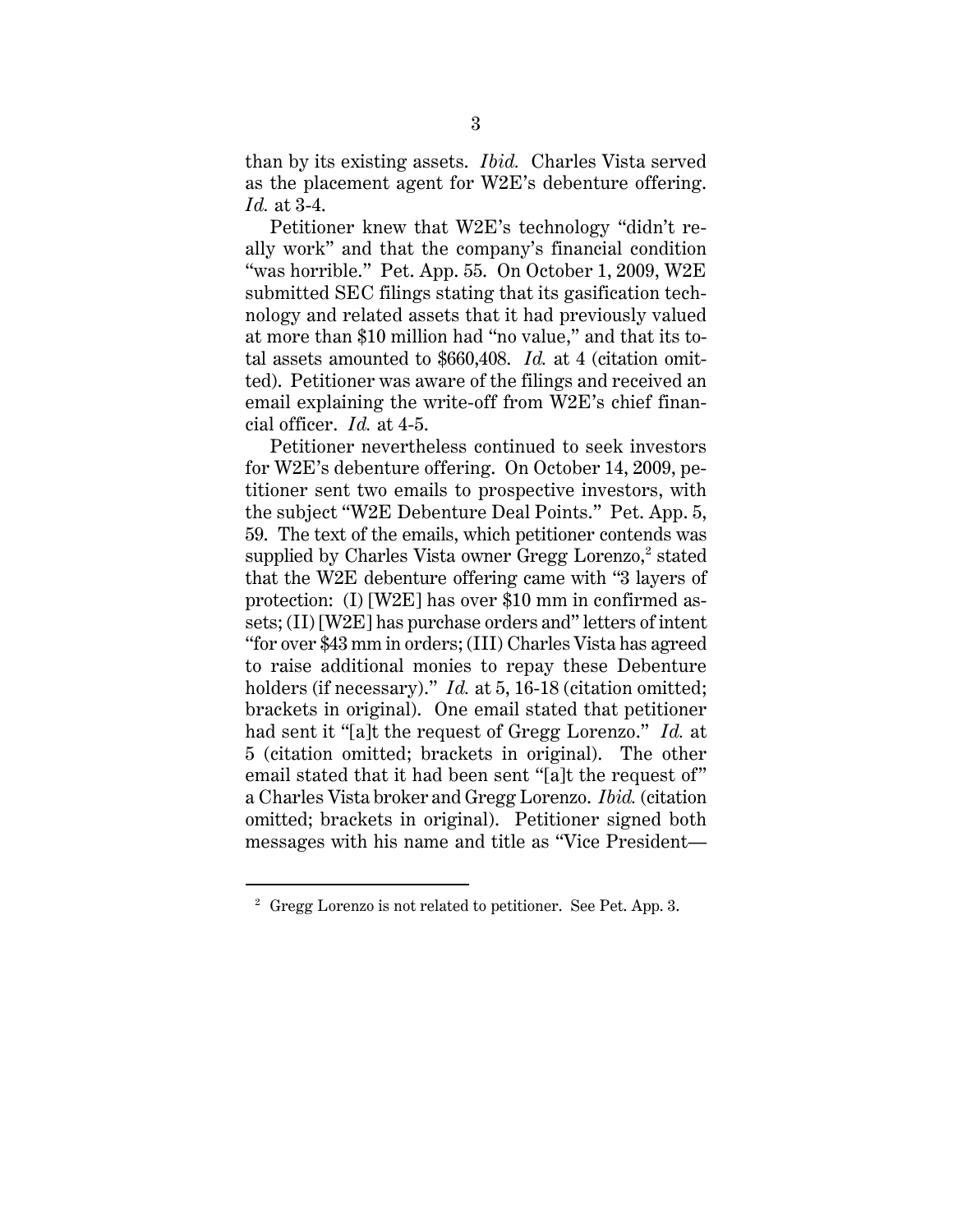Investment Banking," and he told potential investors to contact him if they had any questions. *Ibid.*; see *id.* at 107-108 (reproducing full text of email). Petitioner later admitted that he "knew" that each of the critical statements in the two emails "was false and/or misleading when he sent them." *Id.* at 53.

2. a. The SEC instituted administrative proceedings against petitioner and charged him with violating three securities-fraud provisions. See Pet. App. 5.

First, the Commission charged petitioner with violating Section  $17(a)(1)$ . In relevant part, that provision makes it "unlawful for any person in the offer or sale of any securities \* \* \* to employ any device, scheme, or artifice to defraud."  $15$  U.S.C.  $77q(a)(1)$ .

Second, the Commission charged petitioner with violating Section 10(b). In relevant part, Section 10(b) makes it "unlawful for any person \* \* \* [t]o use or employ, in connection with the purchase or sale of any security \* \* \* [,] any manipulative or deceptive device or contrivance in contravention of" the Commission's "rules and regulations." 15 U.S.C. 78j(b).

Third, the Commission charged petitioner with violating Rule 10b-5. In relevant part, that Rule makes it unlawful:

(a) To employ any device, scheme, or artifice to defraud,

(b) To make any untrue statement of a material fact or to omit to state a material fact necessary in order to make the statements made, in the light of the circumstances under which they were made, not misleading, or

(c) To engage in any act, practice, or course of business which operates or would operate as a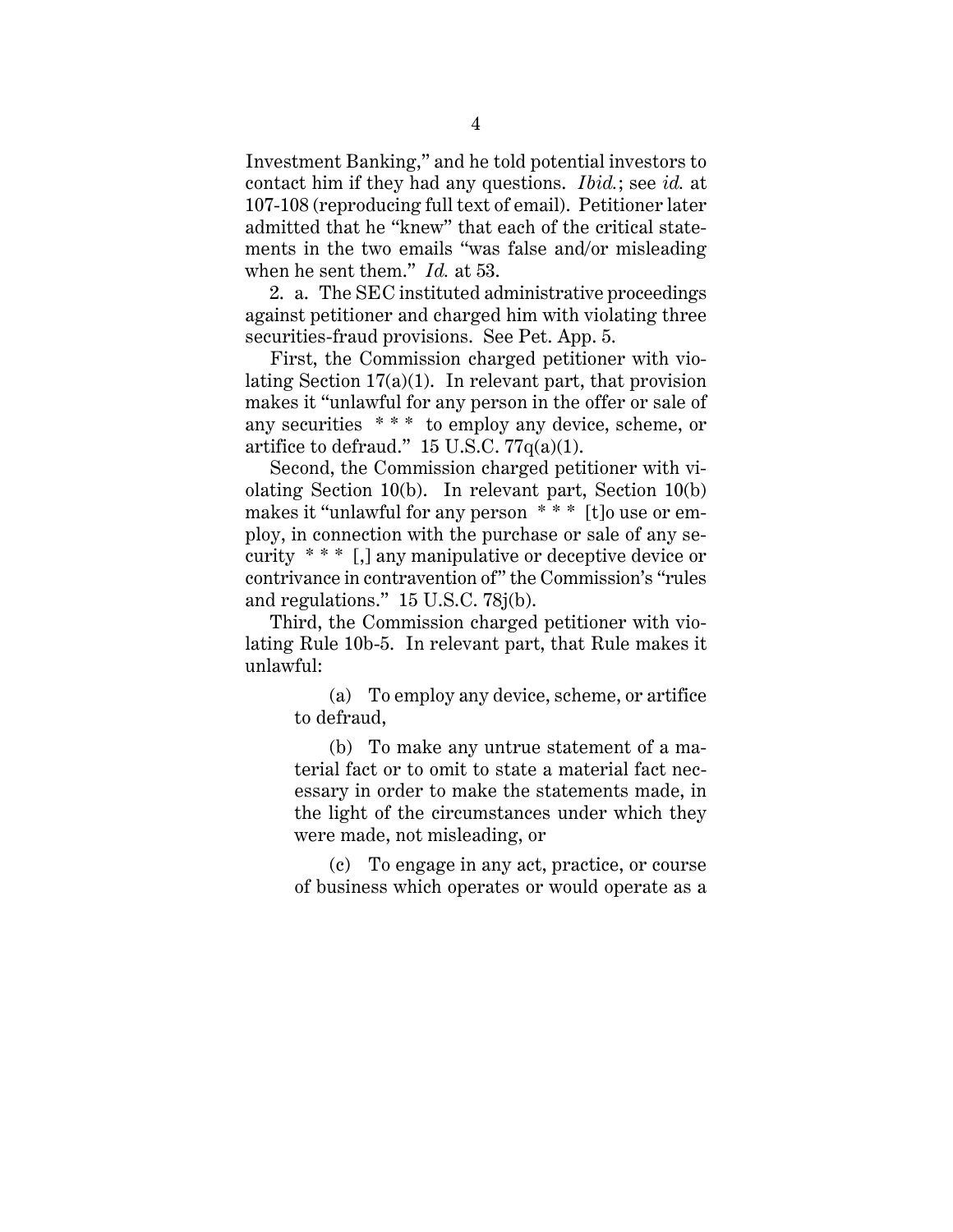fraud or deceit upon any person, in connection with the purchase or sale of any security.

### 17 C.F.R. 240.10b-5.3

 $\overline{a}$ 

b. Petitioner contested the charges before an administrative law judge (ALJ). After a hearing, the ALJ found that petitioner "knew the truth about W2E's parlous financial condition" when he sent the two emails, which contained representations "staggering" in their "falsity." Pet. App. 108, 113. The ALJ concluded that petitioner had "willfully" violated each of the charged provisions "by his material misrepresentations and omissions concerning W2E in the emails." *Id.* at 114.

c. Petitioner sought review before the Commission, which conducted "an independent review of the record" and found that petitioner had violated each of the charged provisions. Pet. App. 53. Specifically, the SEC determined that petitioner had violated subsection (b) of Rule 10b-5 by making materially misleading statements in the two emails sent to prospective investors. *Id.* at 76; see *id.* at 73-76. The SEC separately determined that petitioner had violated Section 17(a)(1), Section 10(b), and subsections (a) and (c) of Rule 10b-5 by knowingly sending "materially misleading language from his own email account to prospective investors." *Id.* at 77. The Commission explained that petitioner's "role in producing and sending the emails constituted employing a deceptive 'device,' 'act,' or 'artifice to defraud' for purposes of liability under" those provisions, "[i]ndependently of whether" petitioner's "involvement in the

<sup>&</sup>lt;sup>3</sup> The SEC brought the same charges against Gregg Lorenzo and Charles Vista. Both those parties settled with the Commission. Pet. App. 5-6.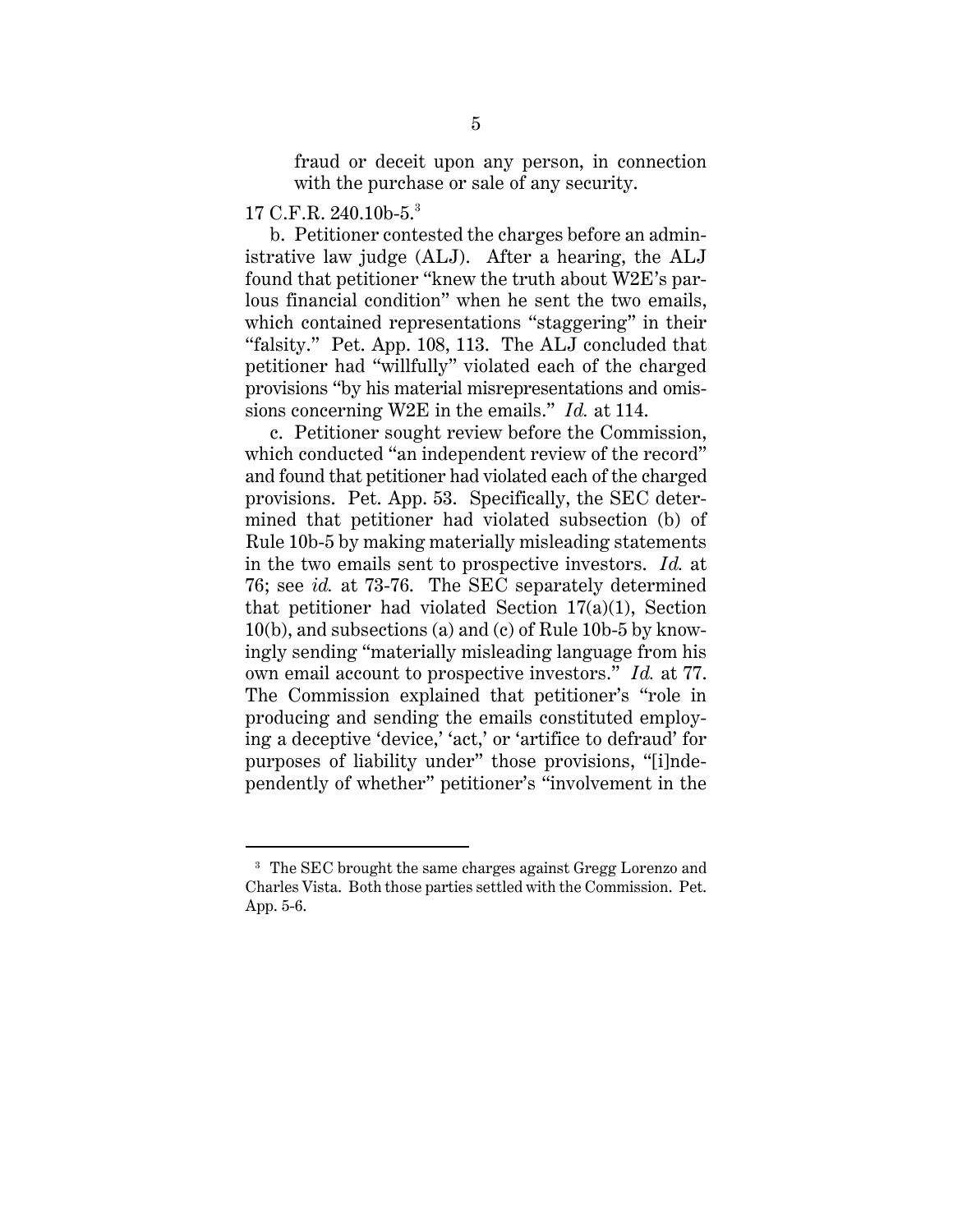emails amounted to 'making' the misstatements for purposes of Rule 10b-5(b)." *Id.* at 77. As sanctions, the Commission imposed a cease-and-desist order, a \$15,000 civil penalty, and a lifetime bar from the securities industry. *Id.* at 79.

3. Petitioner filed a petition for review in the court of appeals, challenging the Commission's liability determination and its imposition of an industry-wide bar and a \$15,000 civil penalty. Pet. App. 7. The court granted the petition in part, vacated the challenged sanctions, and remanded for further proceedings. *Id.* at 36-37.

The court of appeals first held that substantial evidence supported the Commission's determination that the statements in the emails were false or misleading and that petitioner had acted with the requisite scienter. Pet. App. 7-14. Petitioner does not seek this Court's review of those aspects of the decision.

The court of appeals next held that petitioner had not violated Rule 10b-5(b) because he did not "make" the misleading statements in the emails. Pet. App. 15. Rather, the court concluded, the "maker" of those statements was petitioner's boss, Gregg Lorenzo. *Id.* at 16. The court relied on *Janus Capital Group, Inc.* v. *First Derivative Traders*, 564 U.S. 135 (2011), in which this Court held that a person "make[s]" a statement under Rule 10b-5(b) only if he has "ultimate authority over the statement, including its content and whether and how to communicate it." *Id.* at 142. The court of appeals concluded that Gregg Lorenzo had "ultimate authority" over the statements in the emails, and that he was therefore "the maker" of the statements for purposes of Rule 10b-5(b). Pet. App. 19 (citation omitted).

The court of appeals further held, however, that petitioner had violated Section 17(a)(1), Section 10(b), and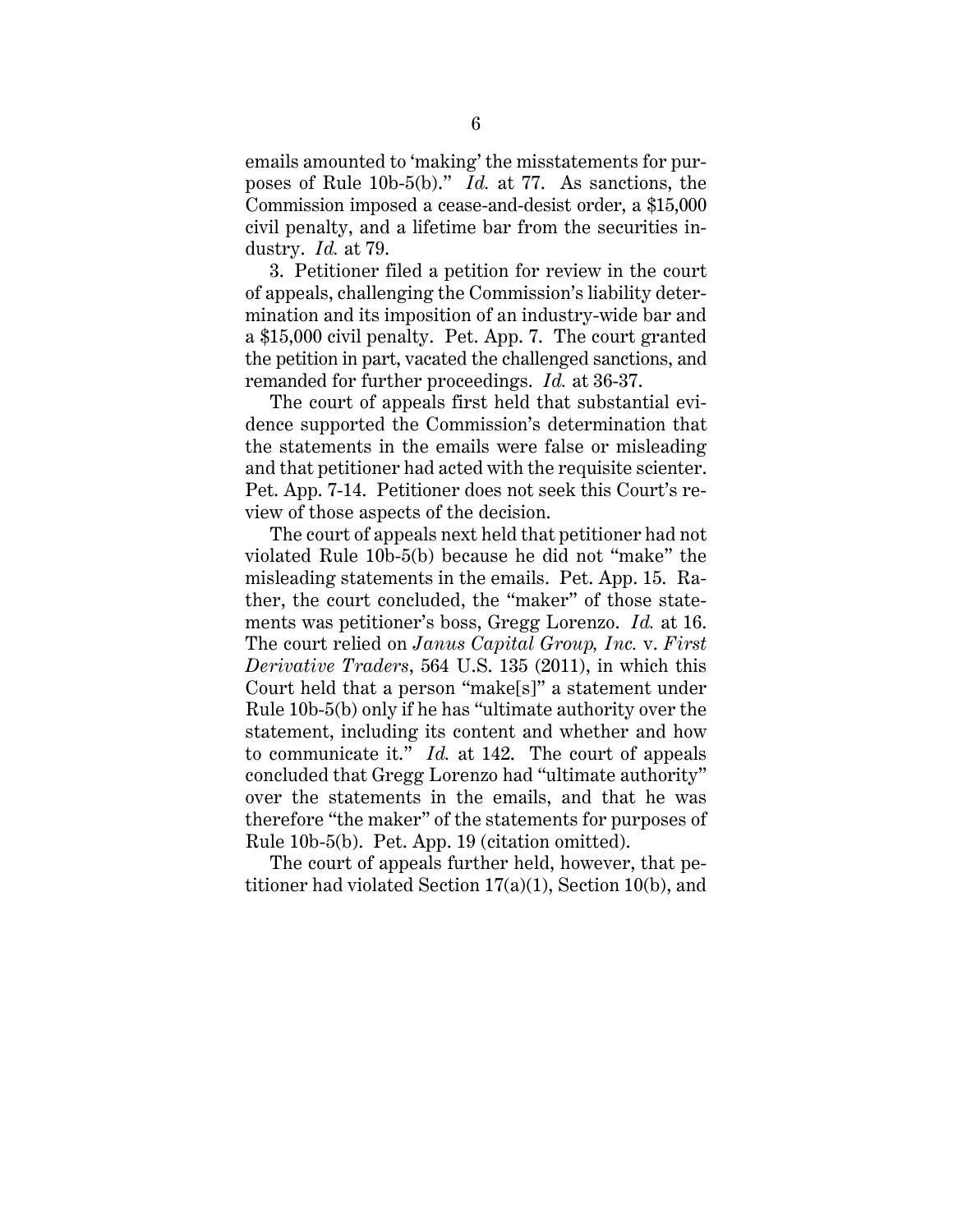Rule 10b-5(a) and (c). Pet. App. 20-22. The court explained that those provisions, unlike Rule 10b-5(b), do not require that a violator "make" a false statement. *Id.* at 20. Rather, those provisions prohibit employing a fraudulent "device," "practice," or "scheme." *Id.* at 20- 21 (citations omitted). The court found that petitioner's conduct in producing and sending emails containing false statements "fits comfortably within the ordinary understanding of" of the text of those prohibitions. *Id.* at 21. The court further observed that petitioner had presented "no argument that his actions fail to satisfy the statutory and regulatory language," and that he had not challenged the SEC's rejection of his "suggestion that he merely passed along the messages in his own name without thinking about their content." *Id.* at 22.

The court of appeals declined "to reach the merits" of petitioner's challenge to the sanctions. Pet. App. 35. Because the court had "no assurance that the Commission would have imposed the same level of penalties in the absence of its finding of liability for making false statements under Rule 10b-5(b)," the court vacated the sanctions that the SEC had previously imposed, and it remanded to the agency for further proceedings. *Ibid.*

Judge Kavanaugh dissented. As relevant here, he disagreed with the majority that petitioner had violated Section  $17(a)(1)$ , Section 10(b), and Rule 10b-5(a) and (c). Pet. App. 46. In his view, liability under those provisions "must be based on conduct that goes beyond a defendant's role in preparing mere misstatements or omissions made by others." *Ibid.* He would have vacated the Commission's order with respect to both liability and sanctions. *Id.* at 37-38, 46.

4. The remand proceedings before the Commission are currently ongoing. *Inter alia*, the SEC has ordered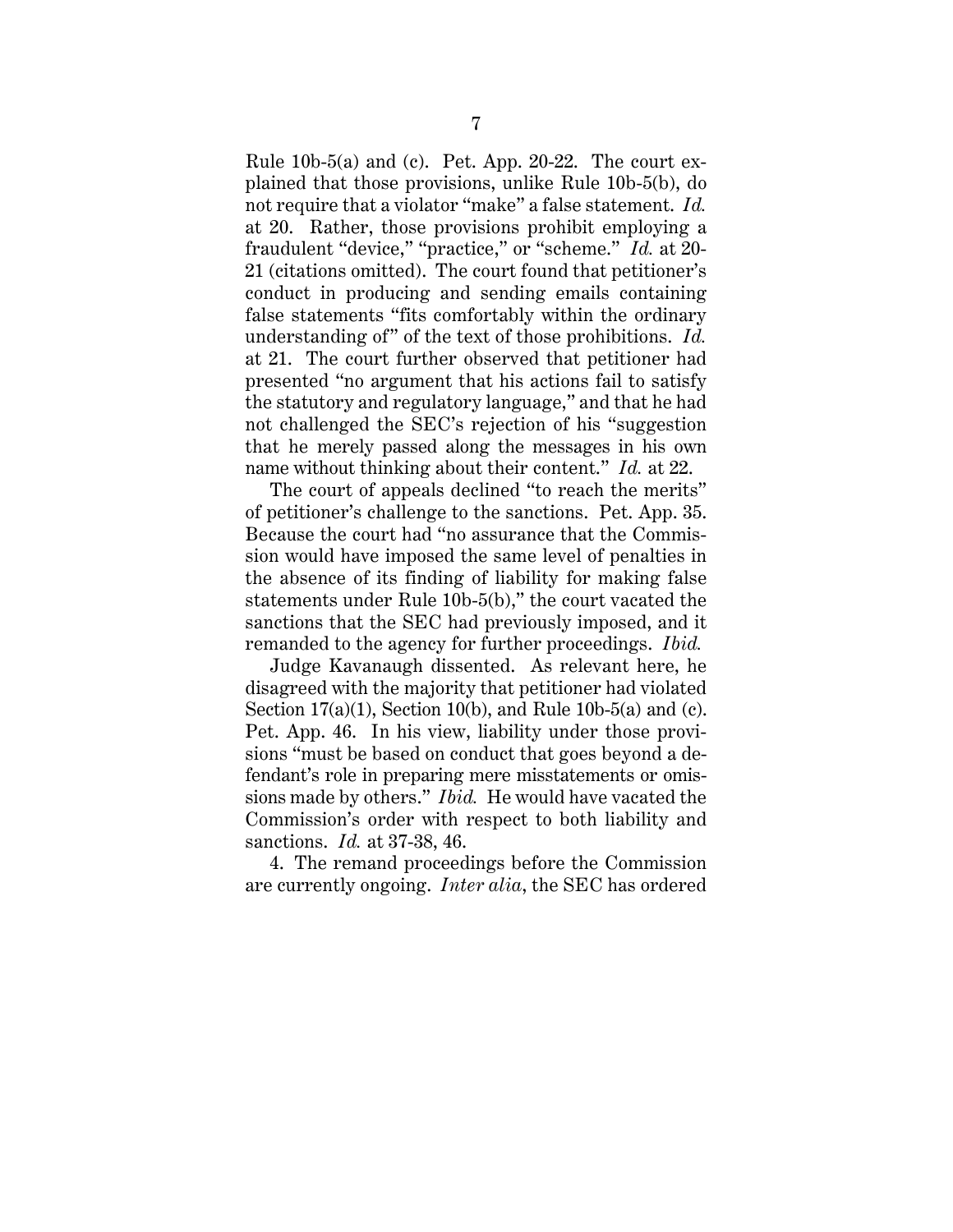the parties to brief "what sanctions, if any, are appropriate." *In re Lorenzo*, Securities Act Release No. 3-15211, 2017 WL 6349871, at \*1 (Dec. 12, 2017).

#### **ARGUMENT**

Petitioner challenges (Pet. 23-32) the court of appeals' determination that he violated Section 17(a)(1), Section 10(b), and Rule 10b-5(a) and (c). The court correctly held that those provisions encompass petitioner's dissemination of false or misleading statements to prospective investors. Petitioner also contends (Pet. 13-23) that the courts of appeals are divided over whether conduct like his is actionable under the securities laws. But petitioner does not identify any conflict over the scope of liability under Section  $17(a)(1)$ . With respect to Section 10(b) and Rule 10b-5(a) and (c), the decisions that petitioner views as inconsistent with the decision below have involved different conduct by the defendants, and they arose out of suits brought by private plaintiffs, rather than (as in this case) an administrative enforcement action brought by the SEC. The current interlocutory posture of the case, and the pendency before the Commission of proceedings in which petitioner is actively challenging the sanctions that the agency previously imposed, provide a further reason to deny review.

1. The court of appeals correctly held that petitioner's misconduct violated Section 17(a)(1), Section 10(b), and Rule 10b-5(a) and (c). Pet. App. 19-34.

a. The "statutory text controls the definition of conduct covered by" the federal securities laws. *Central Bank of Denver, N.A.* v. *First Interstate Bank of Denver, N.A.*, 511 U.S. 164, 175 (1994); see *Morrison* v. *National Australia Bank Ltd.*, 561 U.S. 247, 261 n.5 (2010). As relevant here, Section  $17(a)(1)$  makes it unlawful "to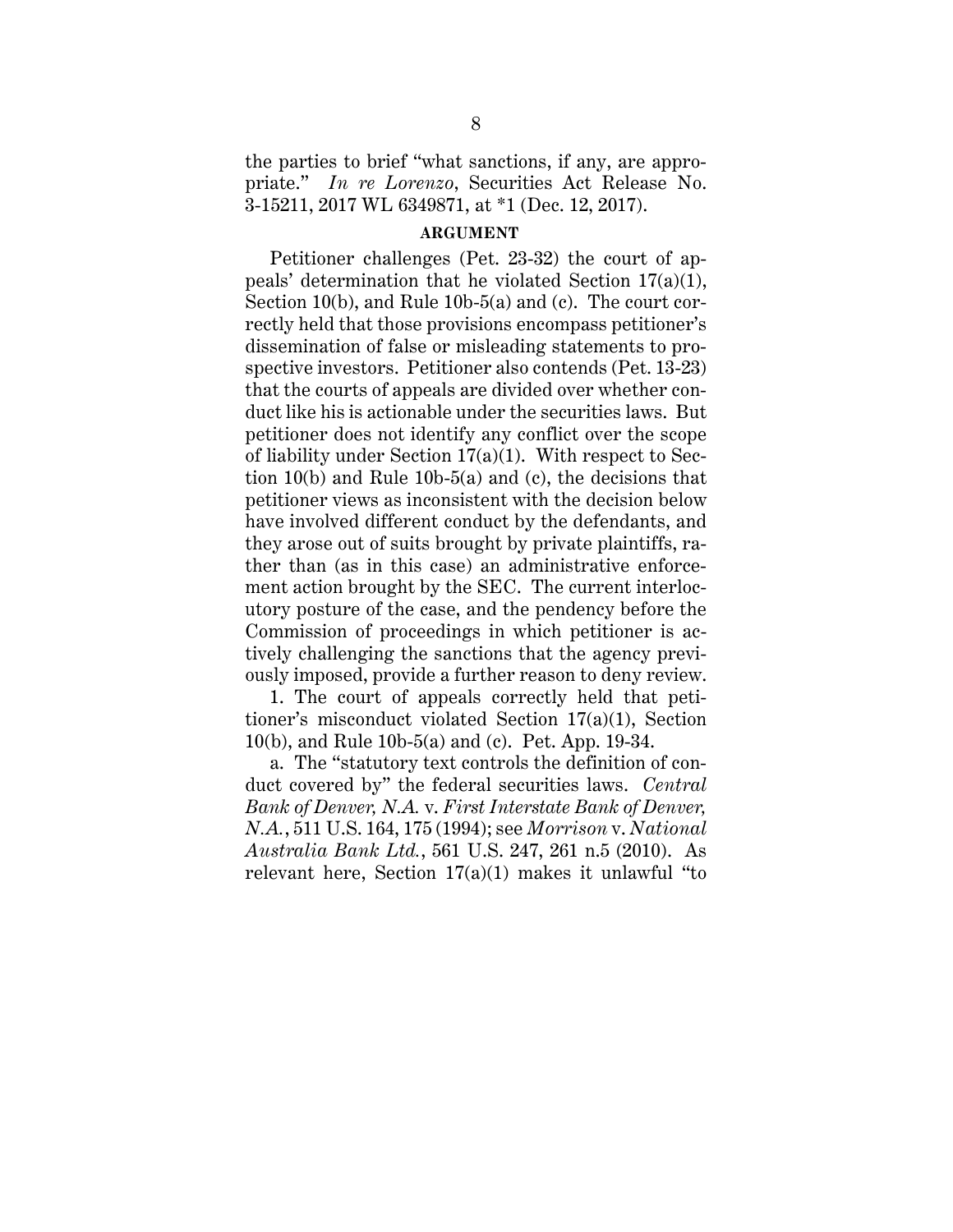employ any device, scheme, or artifice to defraud" in offering or selling a security. 15 U.S.C.  $77q(a)(1)$ . Rule 10b-5(a), incorporated through Section 10(b), prohibits "employ[ing] any device, scheme, or artifice to defraud \* \* \* in connection with the purchase or sale of any security." 17 C.F.R. 240.10b-5(a). Rule 10b-5(c), also incorporated through Section 10(b), bars "engag[ing] in any act, practice, or course of business which operates or would operate as a fraud or deceit upon any person \* \* \* in connection with the purchase or sale of any security." 17 C.F.R. 240.10b-5(c).

Petitioner's conduct "fits comfortably within the ordinary understanding of" those statutory and regulatory prohibitions. Pet. App. 20. "Words and phrases like 'fraud,' 'deceit,' and 'device, scheme or artifice' provide a broad linguistic frame within which a large number of practices may fit." *SEC* v. *Clark*, 915 F.2d 439, 448 (9th Cir. 1990); see *Aaron* v. *SEC*, 446 U.S. 680, 696 n.13 (1980) (citing dictionary definitions); *Affiliated Ute Citizens* v. *United States*, 406 U.S. 128, 151 (1972) (stating that the "proscriptions" in Section 10(b) and Rule 10b-5 "are broad and, by repeated use of the word 'any,' are obviously meant to be inclusive"). Knowingly sending "email messages containing false statements" about a company's financial prospects "directly to potential investors," in order to induce recipients to participate in a debenture offering, is naturally described as employing a device, scheme, artifice, or act to defraud. Pet. App. 20; see, *e.g.*, *United States* v. *Williams*, 865 F.3d 1302, 1309 (10th Cir.) ("[S]cheme and artifice are defined to include . . . fraudulent pretenses or misrepresentations intended to deceive others to obtain something of value, such as money.") (citation omitted; brackets in original), cert. denied, 138 S. Ct. 567 (2017).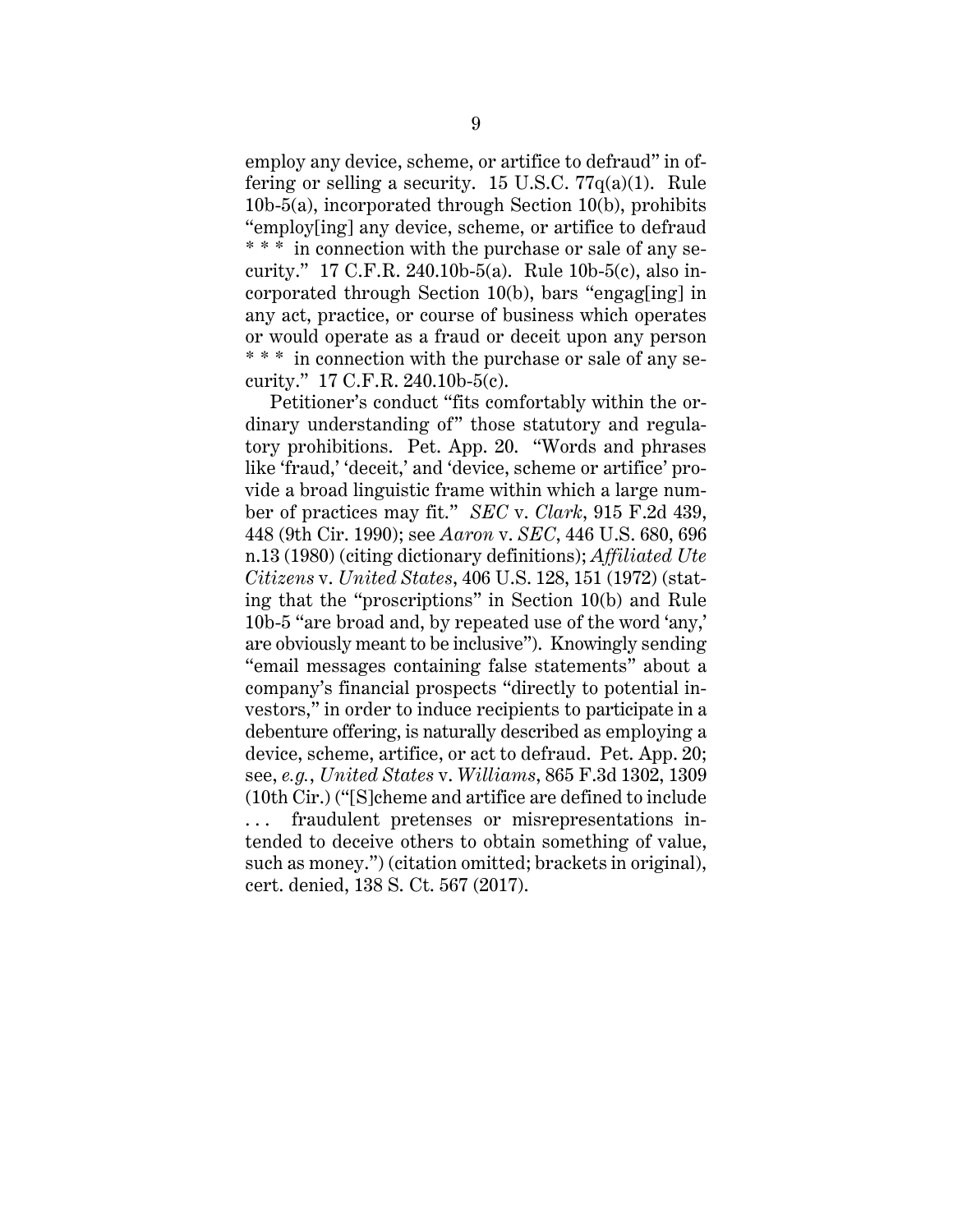Indeed, petitioner "presents no argument that his actions fail to satisfy the statutory and regulatory language. He does not examine—or even reference—the text of those provisions in arguing that they should be deemed not to apply to his conduct." Pet. App. 22. The "text of the statute" accordingly "controls [the] decision" here. *Central Bank of Denver*, 511 U.S. at 173.

The history and purpose of the relevant provisions reinforce the conclusion that they encompass petitioner's conduct. Congress enacted the federal securities laws to "insure honest securities markets and thereby promote investor confidence," and to "achieve a high standard of business ethics in the securities industry." *SEC* v. *Zandford*, 535 U.S. 813, 819 (2002) (citations and internal quotation marks omitted); see *SEC* v. *Capital Gains Research Bureau, Inc.*, 375 U.S. 180, 198 (1963). The antifraud provisions of the Securities Act and the Exchange Act therefore must be "construed not technically and restrictively, but flexibly to effectuate [their] remedial purposes." *Zandford*, 535 U.S. at 819 (citations and internal quotation marks omitted); see, *e.g.*, *Santa Fe Indus., Inc.* v. *Green*, 430 U.S. 462, 475-476 (1977); *Capital Gains*, 375 U.S. at 186. Petitioner's dissemination of false statements to prospective investors, in hopes of attracting support for W2E's debenture offering, directly implicates Congress's market-protective purposes. Pet. App. 22.

2. a. Petitioner contends (Pet. 24-26) that fraud claims involving false statements can proceed only under Section 17(a)(2) and Rule 10b-5(b). As relevant here, those provisions make it unlawful "to obtain money or property by means of any untrue statement of a material fact," 15 U.S.C.  $77q(a)(2)$ , or "[t]o make any untrue statement of a material fact," 17 C.F.R. 240.10b-5(b), in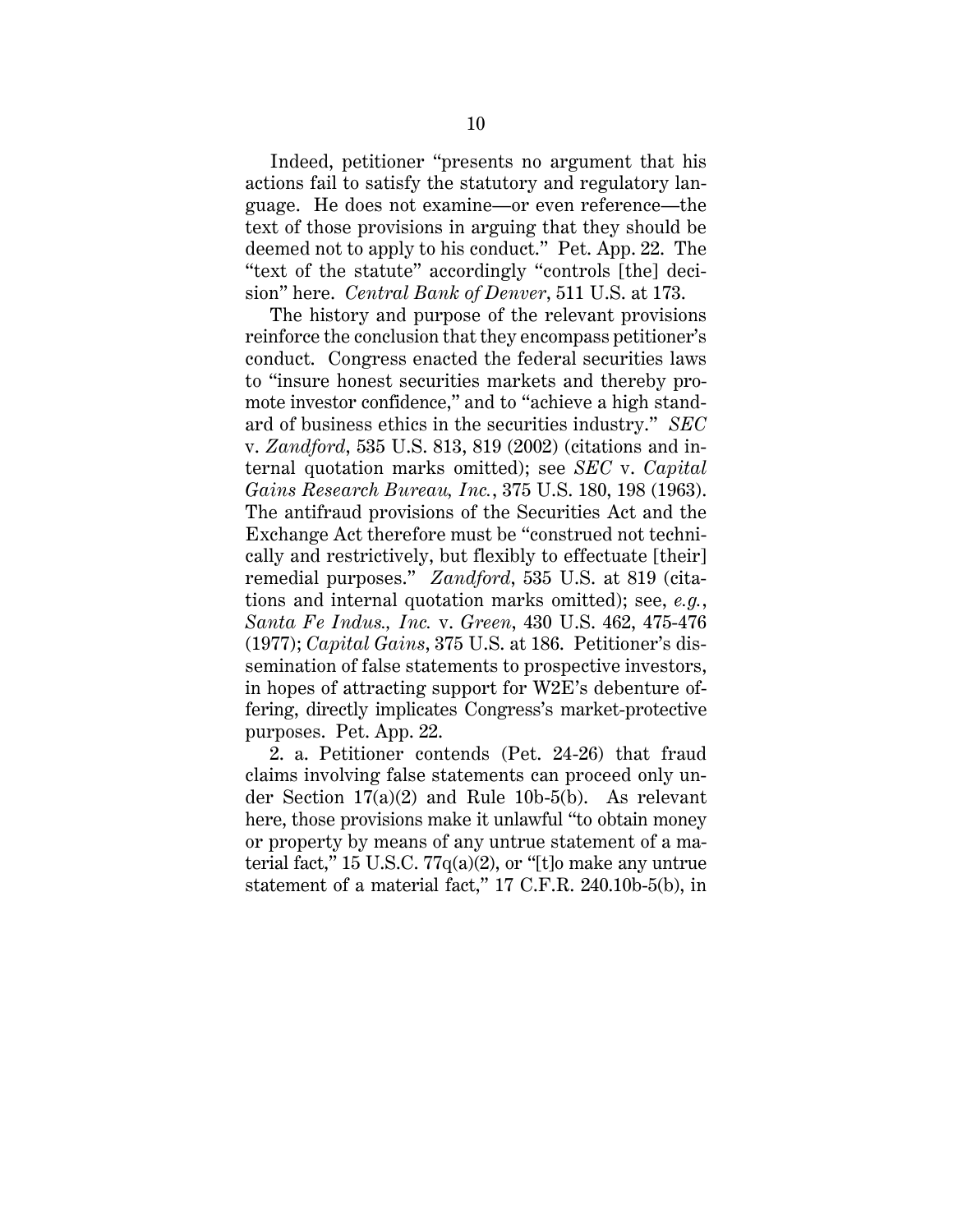connection with a securities transaction. But nothing in the text, structure, history, or purpose of the relevant provisions suggests that the references to "statement[s]" in Section 17(a)(2) and Rule 10b-5(b) mean that a fraud claim based on false statements can proceed *only* under those two provisions.

The fact that a person can be liable for *making* a false statement under Rule 10b-5(b) does not preclude the imposition of liability for *disseminating* a false statement as part of a "device, scheme, or artifice to defraud" under Section  $17(a)(1)$  or Rule 10b-5(a), or as part of an "act, practice, or course of business which operates  $***$  as a fraud" under Rule 10b-5(c). 17 C.F.R.  $240.10<sub>b</sub>$ -5(a) and (c). To the contrary, "[e]ach succeeding prohibition" of Section 17(a) "is meant to cover additional kinds of illegalities—not to narrow the reach of the prior sections." *United States* v. *Naftalin*, 441 U.S. 768, 774 (1979). Similarly, while Rule 10b-5(b) "specifies the making of an untrue statement," the "first and third subparagraphs are not so restricted." *Affiliated Ute*, 406 U.S. at 153; see *Chadbourne & Parke LLP* v. *Troice*, 134 S. Ct. 1058, 1063 (2014) (noting that Rule 10b-5 covers fraudulent conduct beyond "the making of" false statements). Indeed, "[i]t would be arbitrary to read the lterms" of Section  $17(a)(1)$  and Rule 10b-5(a) and (c) "as *excluding* the making, drafting, or devising of a misstatement or omission." *In re Dennis J. Malouf*, Securities Act Release No. 4463, 2016 WL 4035575, at \*8 (July 27, 2016), petition for rev. filed, *Malouf* v. *SEC*, No. 16-9546 (10th Cir. Sept. 8, 2016). The court of appeals correctly declined "to treat the various provisions as occupying mutually exclusive territory, such that false-statement cases must reside exclusively within the province of Rule 10b-5(b)." Pet. App. 26.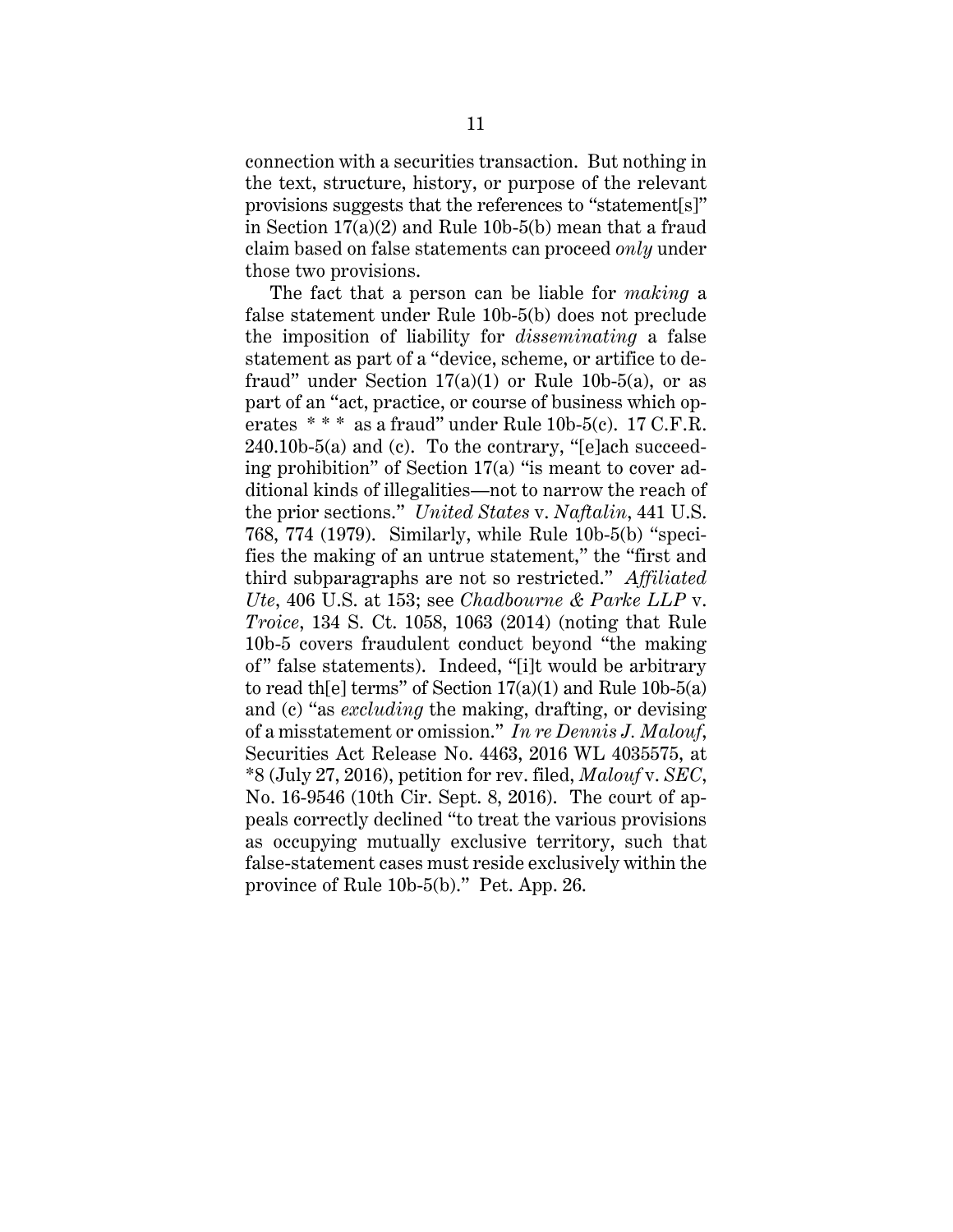The history of the relevant provisions confirms that Congress and the Commission did not confine all falsestatement claims to Section 17(a)(2) and Rule 10b-5(b). It is "hardly a novel proposition" that different provisions of the securities laws "'prohibit some of the same conduct.'" *Herman & MacLean* v. *Huddleston*, 459 U.S. 375, 383 (1983) (citation omitted). "The Securities Act of 1933 was the first experiment in federal regulation of the securities industry," and it was "understandable" that Section 17(a) "include[d] both a general proscription against fraudulent and deceptive practices and, out of an abundance of caution, a specific proscription against" nondisclosure under Section 17(a)(2), even though "a specific proscription against nondisclosure" was arguably "surplusage." *Capital Gains*, 375 U.S. at 197-199. Rule 10b-5 likewise reflects the SEC's intent to stamp out fraud in the purchase or sale of securities. See *Conference on Codification of the Federal Securities Laws*, 22 Bus. Law. 793, 922 (1967). The Commission accordingly based Rule 10b-5 on Section 17(a), and it has long interpreted the subsections of the two provisions as "mutually supporting rather than mutually exclusive." *In re Cady, Roberts & Co.*, 40 S.E.C. 907, 1961 WL 60638, at \*4 (Nov. 8, 1961).

Indeed, in its early years, the Commission did not explicitly distinguish between subsections in finding violations of Rule 10b-5. See, *e.g.*, *In re Ward La France Truck Corp.*, 13 S.E.C. 373, 1943 WL 29807 (May 20, 1943). The presence of "some overlap" among the antifraud provisions therefore "is neither unusual nor unfortunate." *SEC* v. *National Sec., Inc.*, 393 U.S. 453, 468 (1969). Rather, it reflects that those provisions are to "be read flexibly, not technically or restrictively." *Zandford*, 535 U.S. at 821 (citation omitted).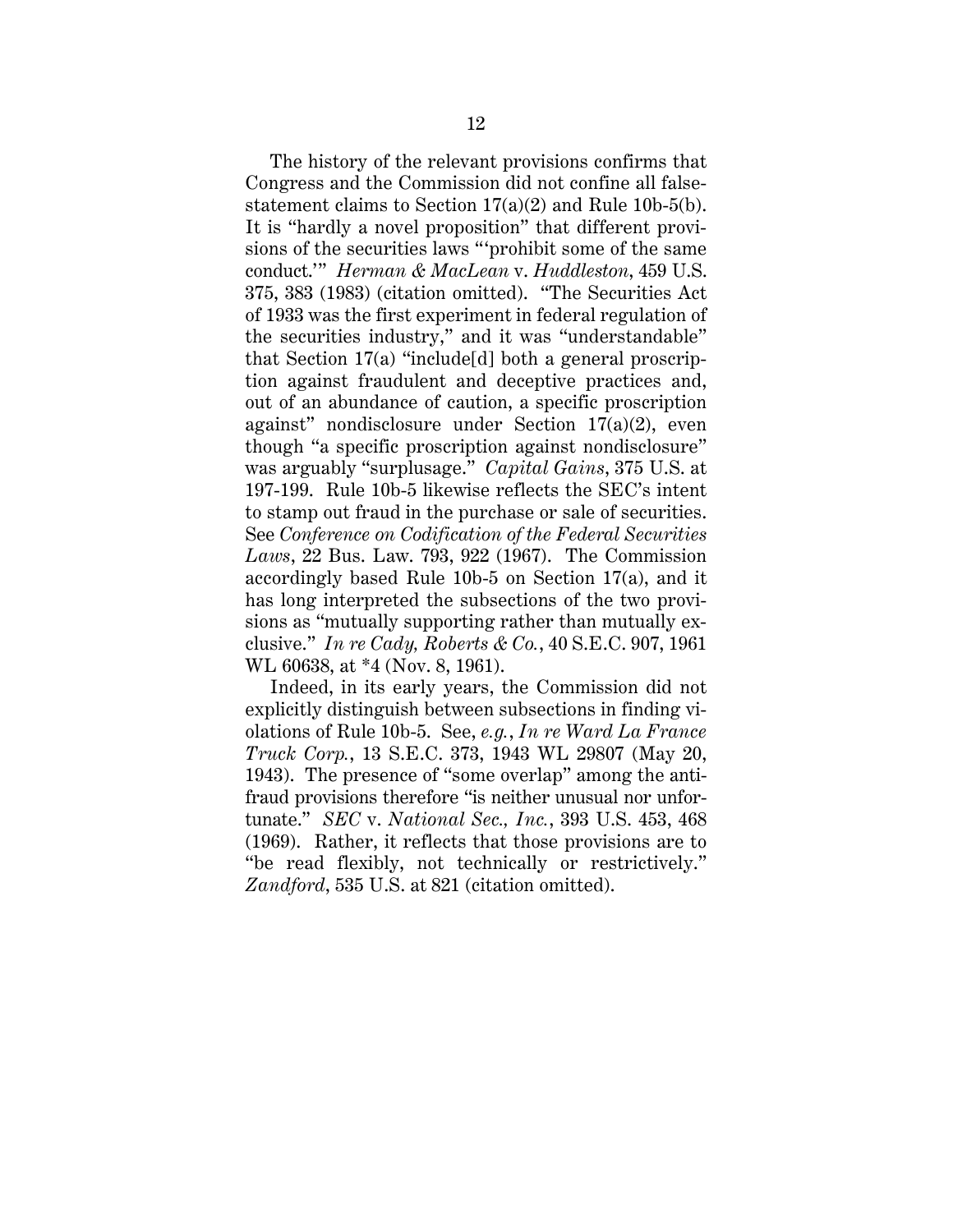b. Petitioner contends (Pet. 25-30) that the decision below is inconsistent with this Court's decision in *Janus Capital Group, Inc.* v. *First Derivative Traders*, 564 U.S. 135 (2011). That argument lacks merit.

In *Janus*, this Court addressed whether a mutualfund investment adviser could be held liable in a private action under Rule 10b-5(b) for "mak[ing]" materially false statements in its client mutual funds' prospectuses. 564 U.S. at 137 (quoting 17 C.F.R. 240.10b-5(b)) (brackets in original). The Court concluded that the adviser could not be held liable under that provision because it did not "make" the statements in the prospectuses, as subsection (b) requires. *Id.* at 146. "For purposes of Rule 10b-5," the Court explained, "the maker of a statement is the person or entity with ultimate authority over the statement, including its content and whether and how to communicate it." *Id.* at 142. Because only the mutual fund itself had authority over the statements in the prospectuses, only the fund could be liable under Rule 10b-5(b) for "mak[ing]" false statements. *Id.* at 146.

Applying *Janus*, the court below held that petitioner was not liable under Rule 10b-5(b) for "mak[ing]" false statements because only his boss, Gregg Lorenzo, had "ultimate authority" over the statements in the emails. Pet. App. 19 (quoting *Janus*, 564 U.S. at 142). But as the court of appeals explained, a non-maker of a statement can be liable under Section 17(a), Section 10(b), and subsections (a) and (c) of Rule 10b-5 if he carries out a device, scheme, artifice, or act to defraud. See *id.* at 20. That conclusion is compelled by the text, structure, history, and purpose of those provisions, and it is fully consistent with *Janus*, which did not address the scope of liability under any provision other than Rule 10b-5(b). The *Janus* Court did not suggest that an individual's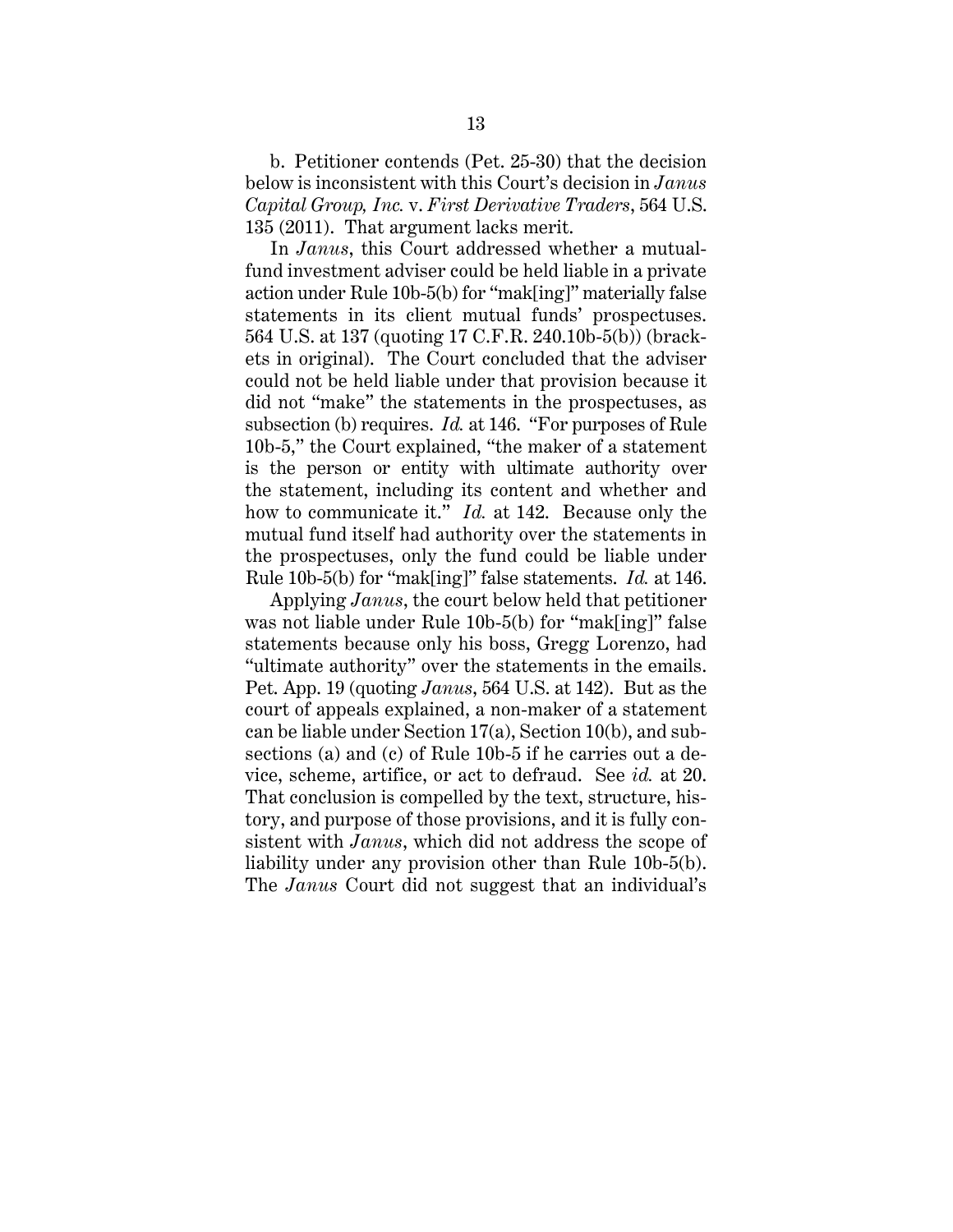failure to "make" a misstatement for purposes of subsection (b) precludes liability under the other antifraud provisions for deceptive conduct that involves disseminating misstatements. See *U.S. SEC* v. *Big Apple Consulting USA, Inc.*, 783 F.3d 786, 797 (11th Cir. 2015) (stating that, because *Janus*'s reasoning is based on the text of Rule 10b-5(b), its holding "does not apply" beyond that subsection) (citation omitted); *SEC* v. *Monterosso*, 756 F.3d 1326, 1334 (11th Cir. 2014) (per curiam) ("*Janus* only discussed what it means to 'make' a statement for purposes of Rule 10b-5(b), and did not concern \* \* \* Rule 10b-5(a) or (c)."); *SEC* v. *Pentagon Capital Mgmt. PLC*, 725 F.3d 279, 287 (2d Cir. 2013) ("[S]ubsection (b)  $***$  was the only subsection at issue in *Janus*.").

Nor does the decision below "erase[] the distinction between primary and secondary liability" (Pet. 25) that this Court emphasized in *Janus* and *Central Bank of Denver*. In *Central Bank of Denver*, the Court explained that defendants in a private suit under Rule 10b-5 may be held liable only if they personally engage in the prohibited conduct. 511 U.S. at 177. Merely "giving aid to a person who commits" a prohibited act does not suffice. *Ibid.*; see *Janus*, 564 U.S. at 143 ("Rule 10b-5's private right of action does not include suits against aiders and abettors."). But petitioner was not found secondarily liable for aiding and abetting his boss's making of a false statement under Rule 10b-5(b). He was found primarily liable for his "active 'role in producing and sending'" misstatements with an intent to deceive, and for thereby "'employing a deceptive 'device,' 'act,' or 'artifice to defraud' for purposes of liability under Section 10(b), Rule 10b-5(a) and (c), and Section  $17(a)(1)$ ." Pet. App. 21 (citation omitted).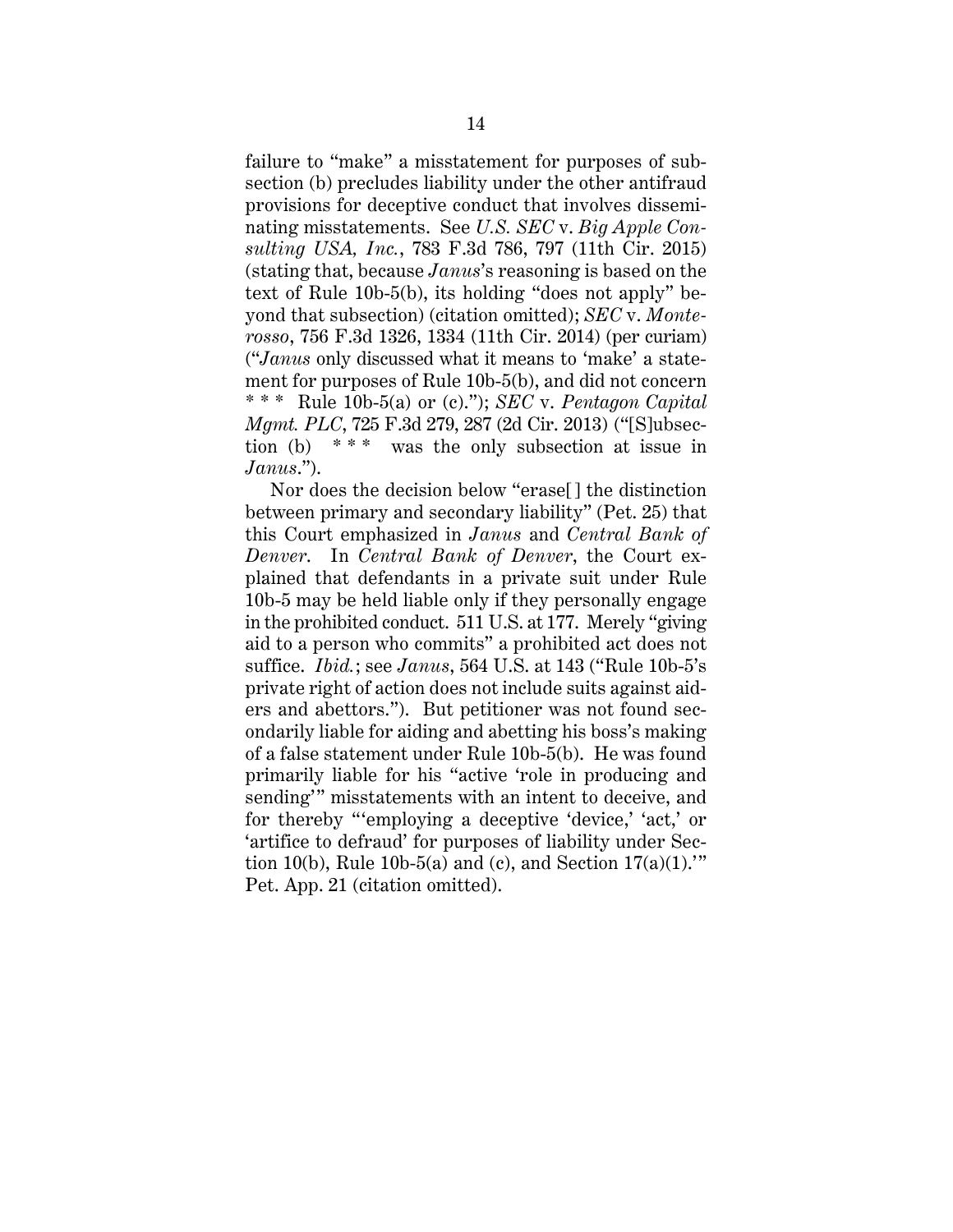Petitioner attempts to characterize his conduct as aiding and abetting by asserting (Pet. 30) that his "actions in sending emails to two investors were only ministerial," and that he (Pet. 31) simply "facilitat[ed]  $***$ the distribution of misstatements that were made by others." But petitioner did not simply assist in Gregg Lorenzo's transmittal of misinformation. Rather, petitioner "effectively vouched for the emails' content and put his reputation on the line by listing his personal phone number and inviting the recipients to 'call with any questions.'" Pet. App. 24; see *id*. at 34 (explaining that petitioner "sent the statements to potential investors carrying his stamp of approval as investment banking director"). Imposition of liability under these circumstances is fully consistent with *Janus*. Whereas the mutual-fund advisers in *Janus* likely would not be liable under the principles applied here because those advisers played no active role in disseminating the misstatements, petitioner both transmitted and effectively endorsed Gregg Lorenzo's misrepresentations. See *id.* at 24; accord *Stoneridge Inv. Partners, LLC* v. *Scientific-Atl., Inc.*, 552 U.S. 148, 155 (2008) (noting that defendants determined not to be primarily liable under Rule 10b-5(b) "had no role" in "disseminating" the misstatements in question).4

Petitioner also invokes (Pet. 9-12) the assertion of the dissenting judge below, premised on the factual findings of the ALJ, that petitioner lacked the scienter needed for liability under the relevant provisions because he drafted and sent the emails without thinking about their contents. See Pet. App. 39-40 (Kavanaugh, J., dissenting).

<sup>4</sup> Unlike a private plaintiff, the SEC can bring an action based on aiding-and-abetting liability. See 15 U.S.C. 78t(e); *Janus*, 564 U.S. at 143. The SEC, however, did not pursue such a theory here.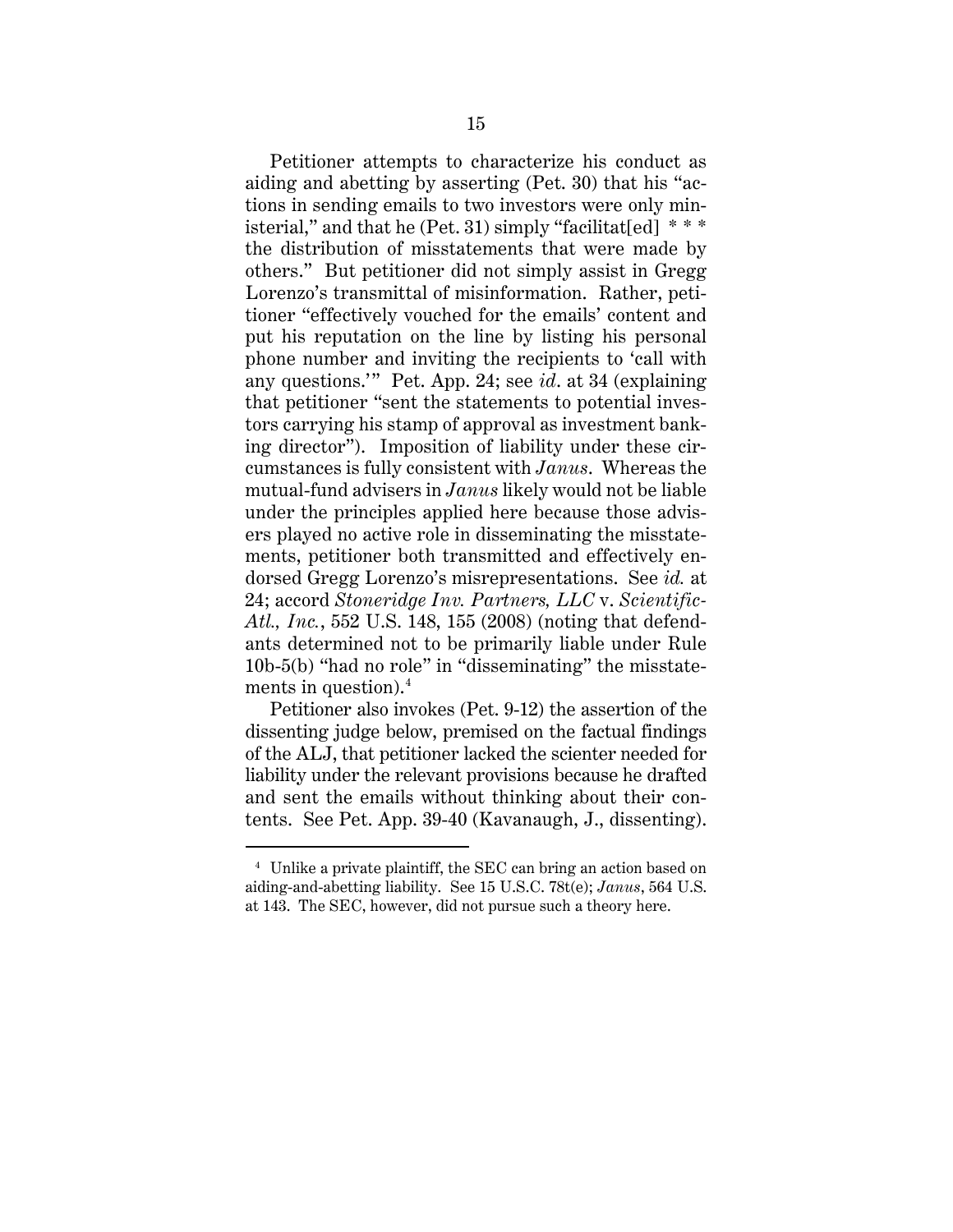As the court of appeals explained, however, petitioner *disavowed* that view of his own mental state in his brief to the court below, arguing instead that he lacked the requisite scienter because he believed the statements in the emails to be true. See *id.* at 22, 28. And the record amply supports the SEC's determination that petitioner knew the statements in the emails to be false. "One of [petitioner's] chief duties involved conducting due diligence on his clients, including reviewing their financial statements and public SEC filings." *Id*. at 9. Petitioner "knew that W2E's financial situation was 'horrible from the beginning' and that its gas-conversion technology had not worked as planned." *Ibid.* (citation omitted). But petitioner, "having taken stock of the emails' content and having formed the requisite intent to deceive, conveyed materially false information to prospective investors about a pending securities offering backed by the weight of his office as director of investment banking." *Id.* at 22. In any event, a fact-specific dispute about the adequacy of the mental-state evidence in this case would not present any question of general importance warranting this Court's review.

Petitioner suggests (Pet. 26) that the decision below will open the door to private suits against "large numbers of defendants who would otherwise be secondary actors and immune from suit by private plaintiffs because they did not make the misstatements at issue." That concern is misplaced. As explained above, defendants similarly situated to those in *Janus* and *Stoneridge* likely would not be liable under the decision in this case. Unlike the Commission, moreover, private plaintiffs must show reliance on the defendant's misconduct, see *SEC* v. *Morgan Keegan & Co.*, 678 F.3d 1233, 1244 (11th Cir. 2012) (per curiam) (collecting authorities), as well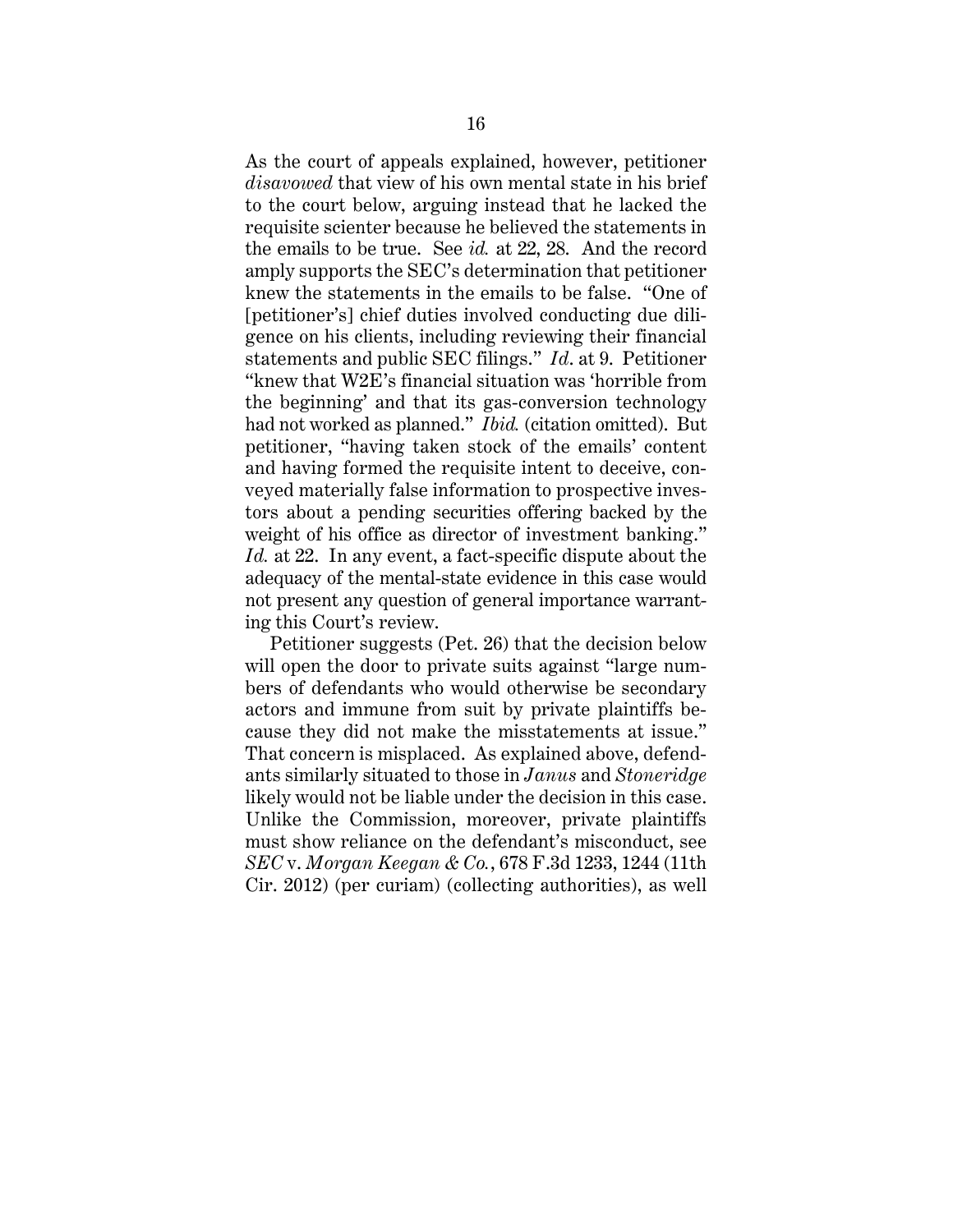as economic loss and loss causation, see *Dura Pharms., Inc.* v. *Broudo*, 544 U.S. 336, 341-342 (2005). And if a private plaintiff asserts a Rule 10b-5(a) or (c) claim involving misrepresentations or omissions, the defendant may argue that the heightened pleading standards set forth in the Private Securities Litigation Reform Act of 1995 (PSLRA), Pub. L. No. 104-67, 109 Stat. 737, apply to those allegations. See 15 U.S.C. 78u-4(b)(1). Petitioner's concern that the decision below will encourage meritless private suits is accordingly unwarranted.

3. Petitioner contends (Pet. 13-23) that this Court's review is warranted to resolve a conflict among the courts of appeals. That argument lacks merit. Petitioner identifies no sound reason to believe that any other circuit would have reached a different result under the circumstances presented here.

The absence of a circuit conflict is particularly clear with respect to the D.C. Circuit's application of Section 17(a). No court of appeals has rejected the proposition that liability under Section 17(a)(1) may be premised on a defendant's dissemination of false statements. Pet. App. 25-26. And no court of appeals has read *Janus* to require that a defendant must "make" a false statement in order to be held liable under Section 17(a). The only other circuit that has considered the question has concluded that *Janus* has no bearing on the proper interpretation of Section 17(a). See *Big Apple Consulting*, 783 F.3d at 798 (stating that Section 17(a)(1) and (a)(3) "are in no way directly or indirectly affected by the *Janus* decision"); *Monterosso*, 756 F.3d at 1334.

With respect to Section 10(b) and Rule 10b-5(a) and (c), none of the decisions that petitioner identifies as forming a "majority" position (Pet. 17-21) involved the kind of conduct at issue here—knowing dissemination of a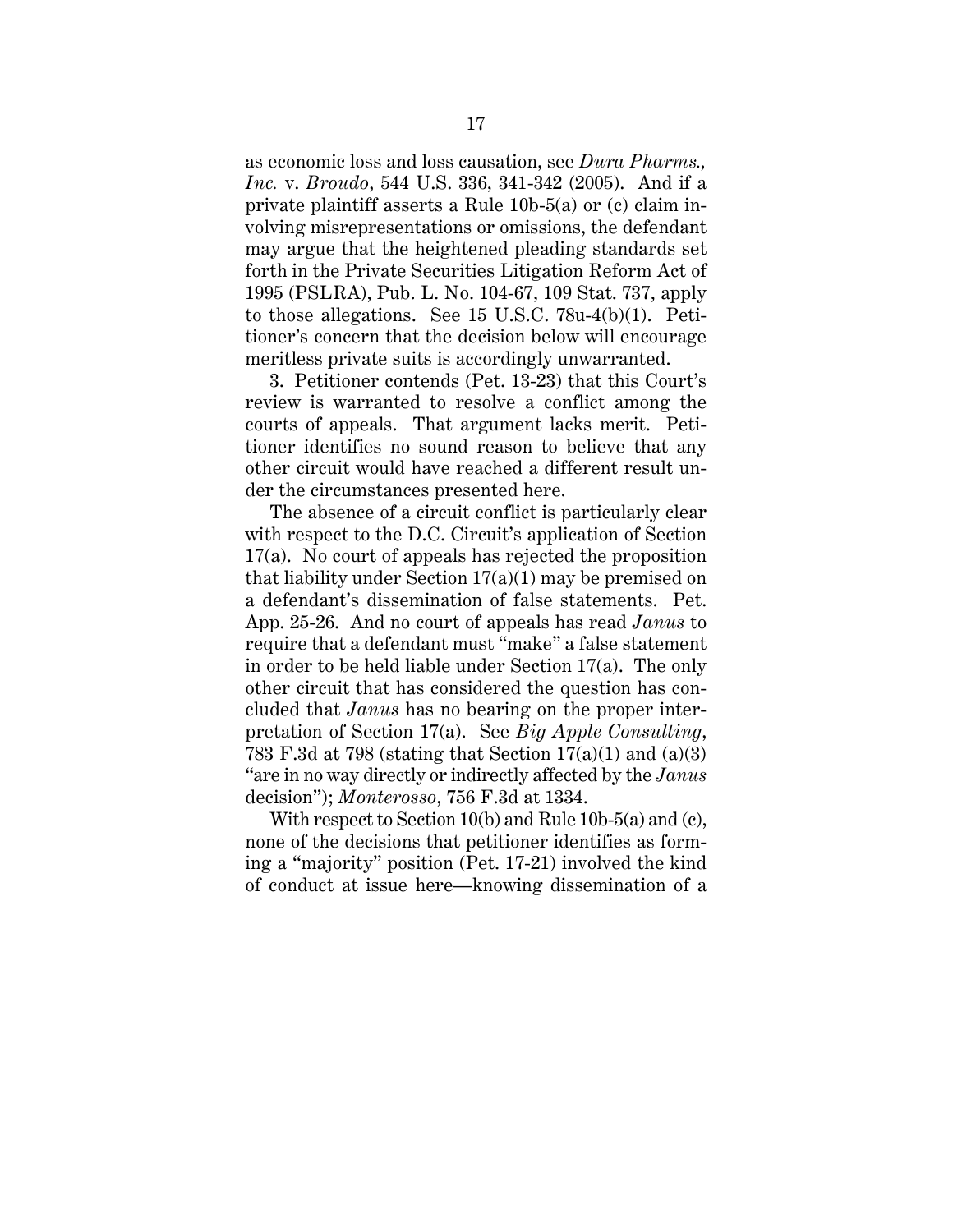false statement directly to investors with intent to induce a financial transaction. And all the cases that petitioner cites were initiated by private plaintiffs rather than by the Commission. That distinction is significant because different statutory and other standards govern private securities-fraud actions. See, *e.g.*, *Troice*, 134 S. Ct. at 1063 ("The scope of the private right of action [under Rule 10b-5] is more limited than the scope of the statutes upon which it is based.").

Of particular relevance here, the PSLRA—which does not apply to actions brought by the Commission requires that, "if an allegation regarding the *statement or omission* is made on information and belief, the complaint shall state with particularity all facts on which that belief is formed."  $15$  U.S.C. 78u-4(b)(1) (emphasis added). Some courts have read the reference to a "statement or omission" in the PSLRA to indicate that the heightened pleading requirement applies only to Rule 10b-5(b), which expressly refers to statements or omissions. See, *e.g.*, *In re Alstom SA Sec. Litig.*, 406 F. Supp. 2d 433, 474 (S.D.N.Y. 2005). Some courts have then interpreted Rule 10b-5(a) and (c) to exclude all claims involving false statements or omissions, on the theory that a contrary reading would enable private litigants to evade the PSLRA.

The Second Circuit, for example, has stated that, "where the sole basis for such claims is alleged misrepresentations or omissions, plaintiffs have not made out a market manipulation claim under Rule 10b-5(a) and (c), *and remain subject to the heightened pleading requirements of the PSLRA*." *Lentell* v. *Merrill Lynch & Co.*, 396 F.3d 161, 177 (emphasis added), cert. denied, 546 U.S. 935 (2005). The Eighth Circuit has similarly assumed that the PSLRA's heightened pleading requirements do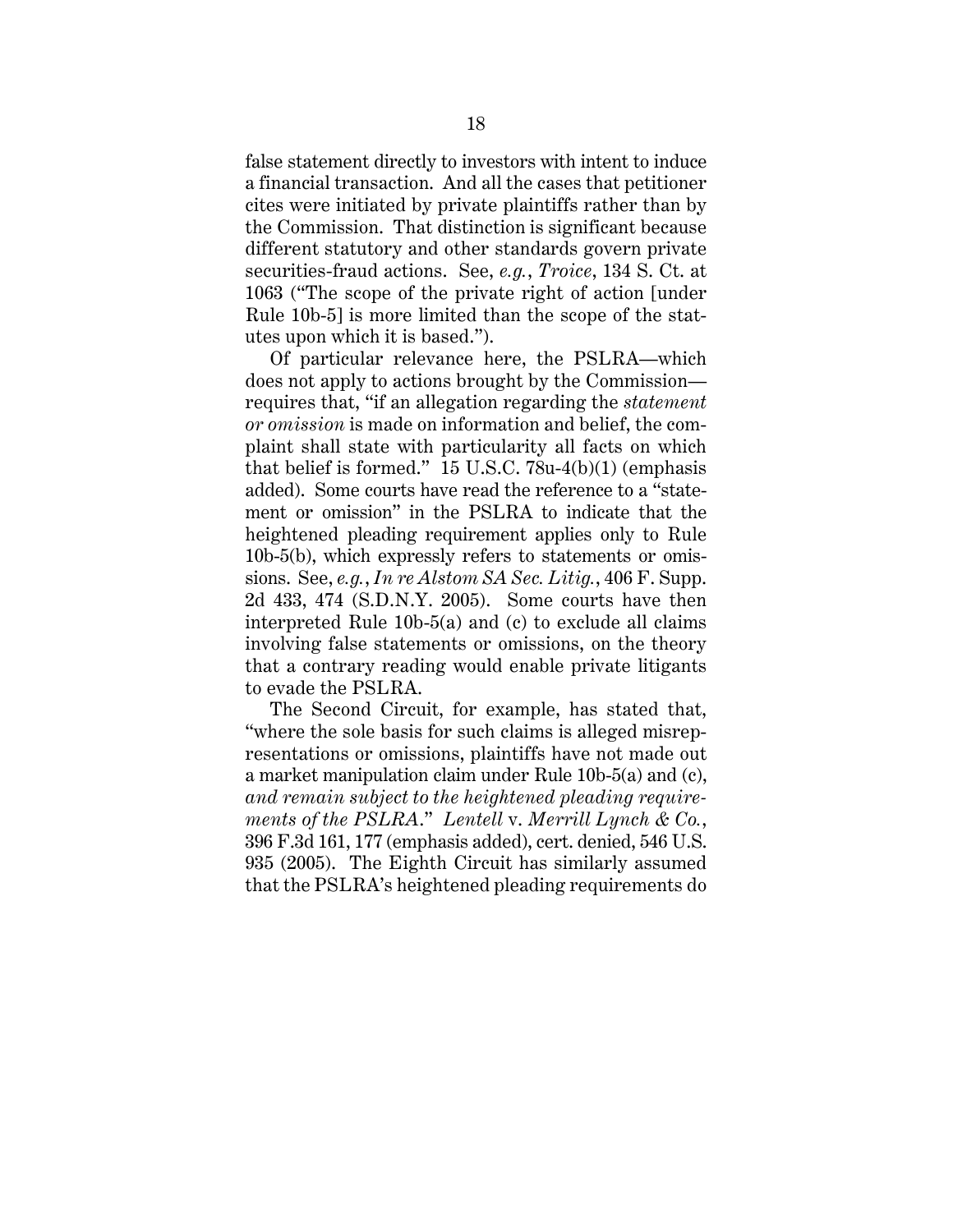not apply to claims under Rule 10b-5(a) and (c), and it has concluded that "misrepresentation claims under Rule 10b-5(b) cannot simply be recast as scheme liability claims under Rules 10b-5(a) and (c)." *Public Pension Fund Grp.* v. *KV Pharm. Co.*, 679 F.3d 972, 986 (2012). The Ninth Circuit, citing *Lentell*, has concluded that "a Rule 10b-5(b) omissions claim" may not be "recast as Rule 10b-5(a) or (c) scheme liability claim." *WPP Luxembourg Gamma Three Sarl* v. *Spot Runner, Inc.*, 655 F.3d 1039, 1057 (2011).

The plain text of the PSLRA encompasses any "statement or omission" that is alleged to have played a role in a violation of the securities laws. The statutory text does not distinguish between statements or omissions that are fraudulent under Rule 10b-5(b) and statements or omissions that constitute (or are used to carry out) a deceptive device, act, or artifice to defraud under Rule 10b-5(a) or (c). 15 U.S.C. 78u-4(b)(1). There is accordingly no need to exclude false-statement claims from Rule 10b-5(a) and (c) in order to prevent evasion of the PSLRA.

The decisions cited by petitioner, moreover, rest on a concern that is wholly absent here, because the PSLRA does not apply to cases initiated by the Commission. There is accordingly no reason to believe that any other circuit would reach a result different from the court below in an SEC enforcement proceeding. See Pet. App. 33. Indeed, the only other court of appeals that has addressed the question presented in a case to which the Commission was a party has reached the same conclusion as the court below. See *Big Apple Consulting*, 783 F.3d at 795-796; *Monterosso*, 756 F.3d at 1334. 5

<sup>5</sup> Petitioner's reliance (Pet. 18) on *Desai* v. *Deutsche Bank Securities Ltd.*, 573 F.3d 931 (9th Cir. 2009) (per curiam), is particularly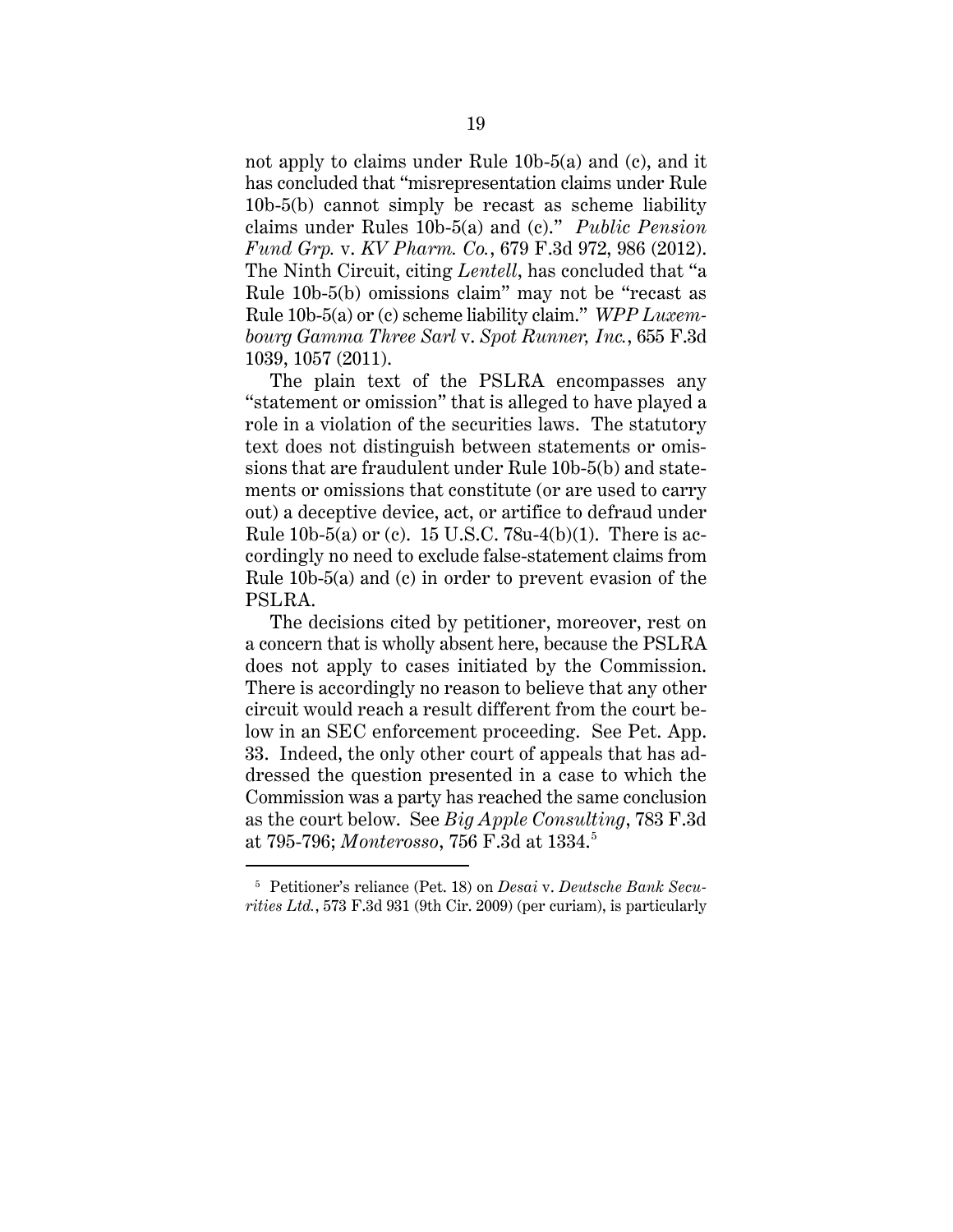4. Finally, the interlocutory posture of this case "alone furnishe[s] sufficient ground for the denial" of the petition. *Hamilton-Brown Shoe Co.* v. *Wolf Bros. & Co.*, 240 U.S. 251, 258 (1916); accord *Abbott* v. *Veasey*, 137 S. Ct. 612 (2017) (Roberts, C.J., respecting the denial of the petition for a writ of certiorari); *Virginia Military Inst.* v. *United States*, 508 U.S. 946 (1993) (Scalia, J., respecting the denial of the petition for a writ of certiorari). The court of appeals vacated the sanctions imposed by the SEC and remanded the matter to the Commission for further proceedings. Pet. App. 23. The Commission has not yet decided what sanctions, if any, are appropriate.

After the SEC resolves that issue, petitioner will have the opportunity to challenge the agency's remedial ruling in a court of appeals. Petitioner may then raise his current claims and any additional claims that are properly preserved in a single petition for a writ of certiorari seeking review of the final judgment against him. See, *e.g.*, *Major League Baseball Players Ass'n* v. *Garvey*, 532 U.S. 504, 508 n.1 (2001) (per curiam) (noting that the Court "ha[s] authority to consider questions determined in earlier stages of the litigation where certiorari is sought from" the most recent judgment).

misplaced. In *Desai*, the court of appeals addressed whether a putative class was entitled to the presumption of reliance under *Affiliated Ute*. But that issue was not addressed by the decision below or in any other case where the Commission was the plaintiff because the Commission need not show reliance to prevail under Rule 10b-5. See *Morgan Keegan*, 678 F.3d at 1244.